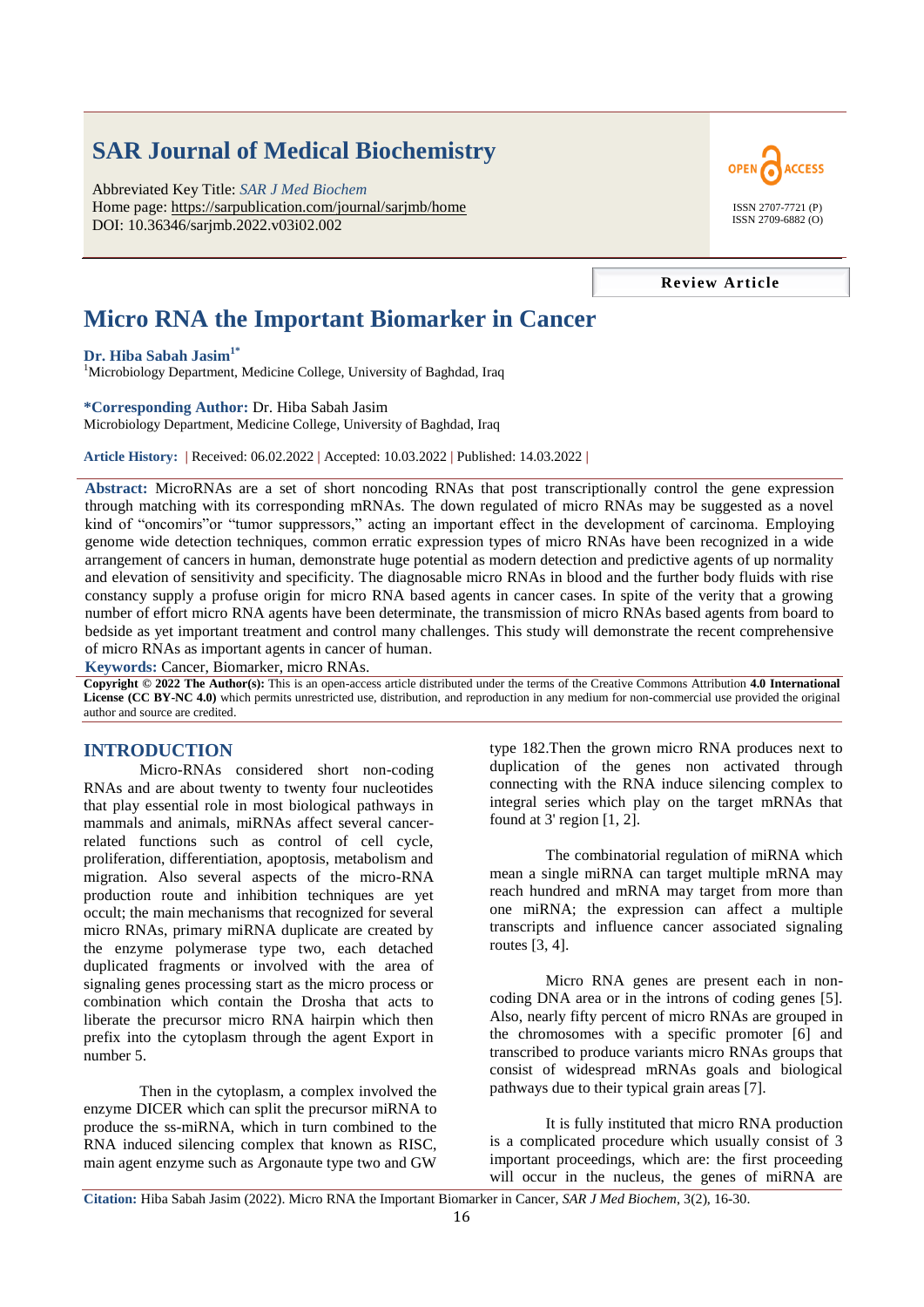duplicated through the enzyme RNA polymerase type two to produce primary micro RNA [8]. The second proceeding is the enzyme Drosha RNase type three endonuclease statuses the primary micro RNA to release a precursor micro RNA hairpin which is actively transform outside from the nucleus by Ran GTP also the Exportin number 5 play an important role in transformation [9]. The third proceeding is treat in the cytoplasm as Dicer RNase type thee endonuclease splits the precursor micro RNA into a ssmiRNA [9] after that the mature micro RNA straps to argonaute group and the accumulation of the RNA induce silencing complex with the physiological actions. Then being integrate to the RNA induced silencing complex, the foreword micro RNA promote the genes that act after transcription to induce silencing by the RNA induced silencing complex to be partly integral with the goal mRNA mainly present at the 3' area [10].

Also, in the current review that demonstrates the ss micro RNA could control several mRNAs may be more than 100 on average and more than sixty percent of human coding genes are preserved goals of micro RNAs [11]. Presented the preponderance of mRNA goals controlled by micro RNAs, irregular micro RNA expression deeply effect a broad species of cell control passages substantial to cell reproduction [12], programmed cell death[13], and fatigue repayment[14]. In cancer case, miRNA turn as a new type of tumor inhibitor genes or oncogenes called "oncomirs" [15]. Next the initial detected tumor inhibitor micro RNAgene types miR-15a, miR-16 circulating in the evolution of B-cell cancer of lymph nodes [16, 17]. Uncommonly, it has been continuously assured through several reviews as the "oncomirs" in plenty of carcinoma correlated signaling passages. Such as, micro RNA type 17 trigger PI3K and AKT pathways and control cancer development [18], the center of p53 micro RNA type 34 communicating control the Wnt route [19] and raise EMT schedule [20], and let type 7 progress the growth suppression by negatively control RAS route [21]. Simultaneously, these notices bear a micro RNA related complicated network type that relate tumor inhibitive signaling routes in cancer cases, demonstrating that micro RNAs that could act an important part in the progression of the disease.

The central dogma of molecular biology was no longer "central" after the discovery that gene expression involves more complex layers of regulation than the DNA sequences. Micro RNAs are one of the most well studied non-coding RNAs that play a critical role in gene regulation, some of which are dysregulated in association with certain cancer types [22]. Cancer is a serious threat to human life and health, and in recent years, it has become a leading cause of death in humans. According to statistical reports, new cases of cancer reached

14.1 million Worldwide, and the total number of cancer-related deaths reached 8.2 million in 2012. With an increase in life expectancy and deterioration of the global ecosystem, the incidence of cancer is increasing. It is expected that the number of new cases will reach 23.6 million by 2030 [23].

Currently, chemotherapy, radiotherapy, and surgery are the most common cancer therapies. For cancers such as lymphoma, leukemia, small cell lung cancer, chemotherapy is the first line of treatment. For other solid tumors, chemotherapy can be used as an auxiliary treatment to eliminate postoperative residual nodules to prevent relapse or as pre-local tumor before surgery or radiotherapy. In addition, chemotherapy is also used as palliative care in patients who cannot undergo radical surgery [24]. In recent decades, chemotherapy drugs have made great progress, but the occurrence of tumor drug resistance often leads to treatment failure.

For advanced cancer patients, drug-resistance is a major obstacle to successful treatment [25]. According to statistical reports, more than 90% of deaths of tumor patients are associated with chemotherapeutic drug resistance [26, 27]. Overall, drug resistance can be divided into endogenous and acquired drug resistance, and the underlying mechanisms need to be elucidated. At present, it is believed that the increase in drug efflux, target switch, cell cycle checkpoints alteration, apoptosis inhibition, and increase in DNA damage repair are all related to drug resistance [28]. The first cancerassociated miRNA was discovered from the study on the commonly deleted region 13q14 in patients with leukemia type B-cell chronic , where the minimally deleted area among patients located at first exons of two non-protein coding RNA transcripts, DLEU 1 and DLEU 2 (Deleted In Lymphocytic Leukemia 1 and 2), aligned in opposite directions [22]. Techniques of micro RNA down regulation in carcinoma

It has fallen obviously that micro RNA coding is down regulated in man cancers. The implied techniques consist the anomaly of chromosome, duplicational regulated alterations, change of epigenetic also the disorder found in micro RNA production.

#### **Expansion or cancellation of micro RNA genes**

Micro RNA coding in malicious cells contrast with ordinary cells are predominatingly assign to changes in entire micro RNA reduplicate numbering and gene positions (expansion, cancellation or transformation). Previously detect of micro RNA gene position alter is the lack of micro RNA type 15a-16group gene at the Chtype 13q14, that usually noticed in lymphocyte cell cancer cases [29]. In the cancer of the lung, the area 5q33 shelter micro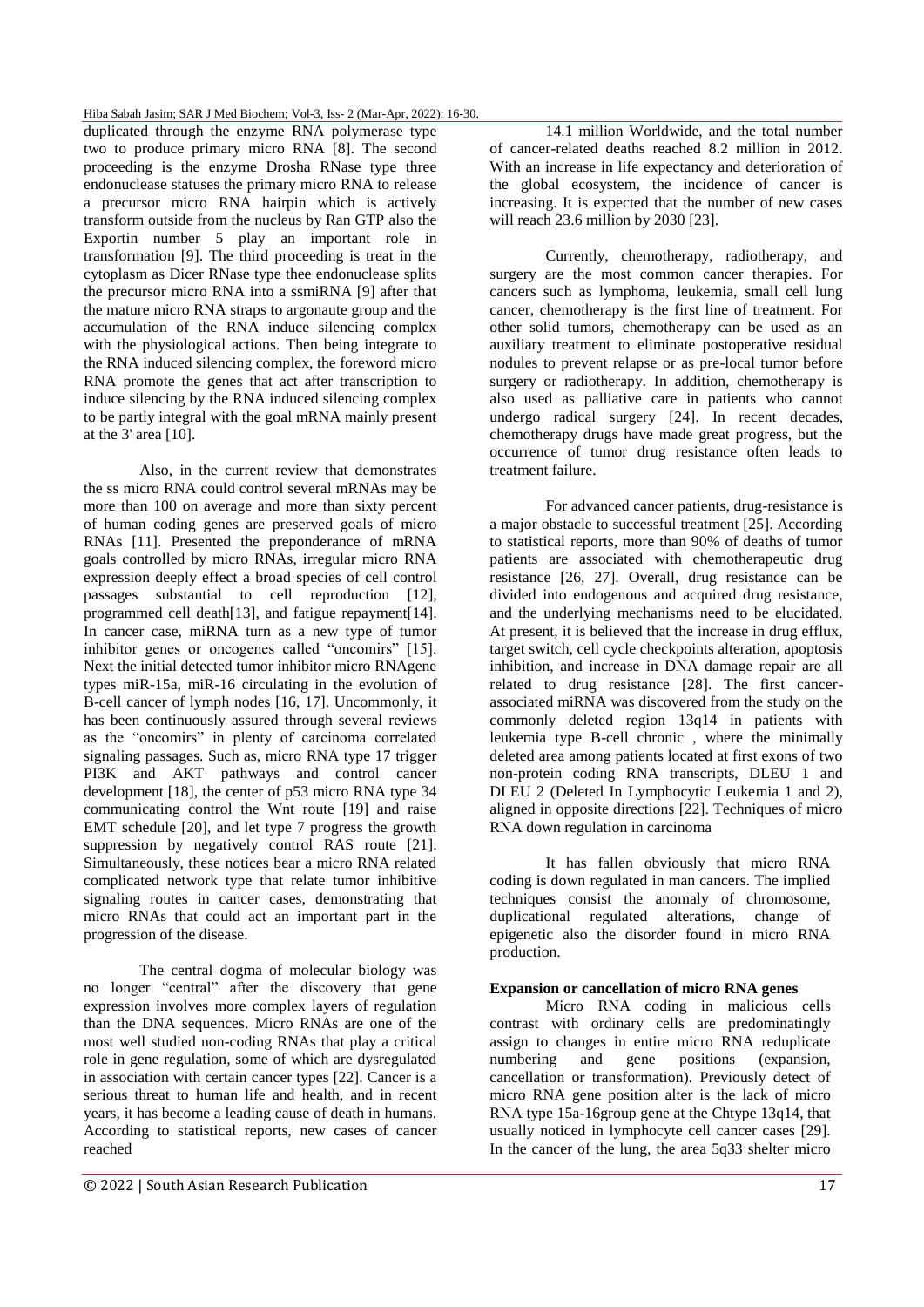RNA type 143 and micro RNA type 145 is usually skip, outcome in diminution coding of the two micro RNAs [30].

Expansion of miRNA types 17 to 92 group that presented in cancer of B lymphocyte[31] and cancer cases of lung [32], and transformation of group that was demonstrate in severe leukemia [33],resulting of high of these micro RNAs in these cases. The rise indecision of genomic changes in micro RNA location was assured through rise determination order based contrast genomic cross bred in approximately 230samples from cancer cases of ovary, melanoma and breast cancers [34, 35]. These feedbacks propose that irregular micro RNA code in pernicious cells may increase from expansion or cancellation of particular genomic areas comprehensive micro RNA genes.

## **Duplicational regulate of micro RNAs**

Micro RNA code is tense regulate through variant transcription agents, so irregular code of micro RNA in carcinoma maybe due to down regulation of several opener duplication agents, for example p53 and Myc. The find out of the Myc, usually control in several cancer cases to control the reproduction of the cells and the programmed cell death, stimulate the duplication of the micro RNA type 17–92 group by connect of the E-box agents into the micro RNA type17–92 promoter [36-38].

The p53 micro RNA type 34 control hub is an important model of how duplicational agent controls micro RNA code to intermediate cancer inhibitor action [39, 40]. The p53 is a cancer inhibitor convert through the gene type TP53, which considered as the most widely altered genes in cancer cases. The p53 control the coding and the action of several different genes, such as micro RNA genes, that form the p53 group to control the development of the cell and programmed cell death. As the p53 intermediated.

Phenotypes, micro RNA type 34 groups which consist of micro RNA types thirty four groups allow cell cycle detention, programmed cell death in cases of carcinoma[41],using p53 also micro RNA type thirty four are controlled. The hypothesis was demonstrated by several experiments [42,43], recognized that the p53 may trigger the production of micro RNA type thirty four class A, to induce the programmed cell death by direct connect to the initial part of the transcription of micro RNA type thirty four class A gene [44]. Also the other studies found that p53 performs its action by controlling the coding of a group of micro RNAs, as micro RNA type 605 [45], micro RNA type 1246 [46], and micro RNA type 107 [47]. Also the p53 and c- Myc considered as the two major demonstrated transcriptional agents, more transcriptional agents have been present to control micro RNA expression. Such as, micro RNA type 223 isusually found in the hematopoietic system with important actions in myeloid lineage development, and its code is decreased in several cancers consisting cancer in liver and acute myeloid leukemia [48]. Fukao et al. demonstrate that the coding of micro RNA type two hundred twenty three genes is driven by the myeloid transcription agents C/EBPs and PU.1 [49]. Another study found that micro RNA type two hundred twenty three and the coding agents C/EBPα, NFI

A. These two coding agents important in connecting to micro RNA type two hundred twenty three at very decrease scales, while the retinoic acid may trigger the C-EBP $\alpha$  translocation with the Nfi-a to control micro RNA type 223 code [50]. So the, micro RNA coding is will tuned through several agents to persist transcription process, and it's down regulation that may form cancer.

## **Downregulated of epigenetics alterations**

The epigenetic changes are usually demonstrated in cancer, consisting universal human decrease of DNA methylation, and increase the methylation of thecancer inhibitors and damaged of histone manipulation path. It is known that micro RNAs, the same as to protein coding genes, both are affected by epigenetic alteration [51]. Fazi they found that micro RNA type 223 codes was epigenetically affected and become inactive through AML1/ETO, the pathway that was the important of Amlrelated fusion code, by CpG silencing [52]. The demonstration of another study found that seventeen from approximately 300 micro RNAs are responsible of controlling more than three folds in cancer cells of bladder after the therapy process of histone acetylation inhibitors and DNA methylation. The micro RNA type 127, present in a CpG group and the coding of this micro RNA decrease in cancer cells, and there was an increase level of it following the therapy, which was fond with the dysregulation of preoncogening type Bcl number 6, which showed that histone deacetylase inhibition and DNA methylation may stimulate the expression of micro RNAs that can play as tumor inhibitors [53]. Another study demonstrates micro RNA type 148a, and micro RNA type 34b/c group is part to particular hypermethylation related to inactivating in carcinoma. Also the, recuperation of micro RNA in tumor suppressed their mobility, decrease cancer development and suppressed dissemination cases. Also, it decreased expressions of micro RNA type 124a, micro RNA types 9-1 and micro RNA type one hundred forty five class5p that related to increase the DNA methylation in lung, colon cancer [54, 55]. The previous information demonstrate the important action of epigenetic control in micro RNA expression through cancer progression, using as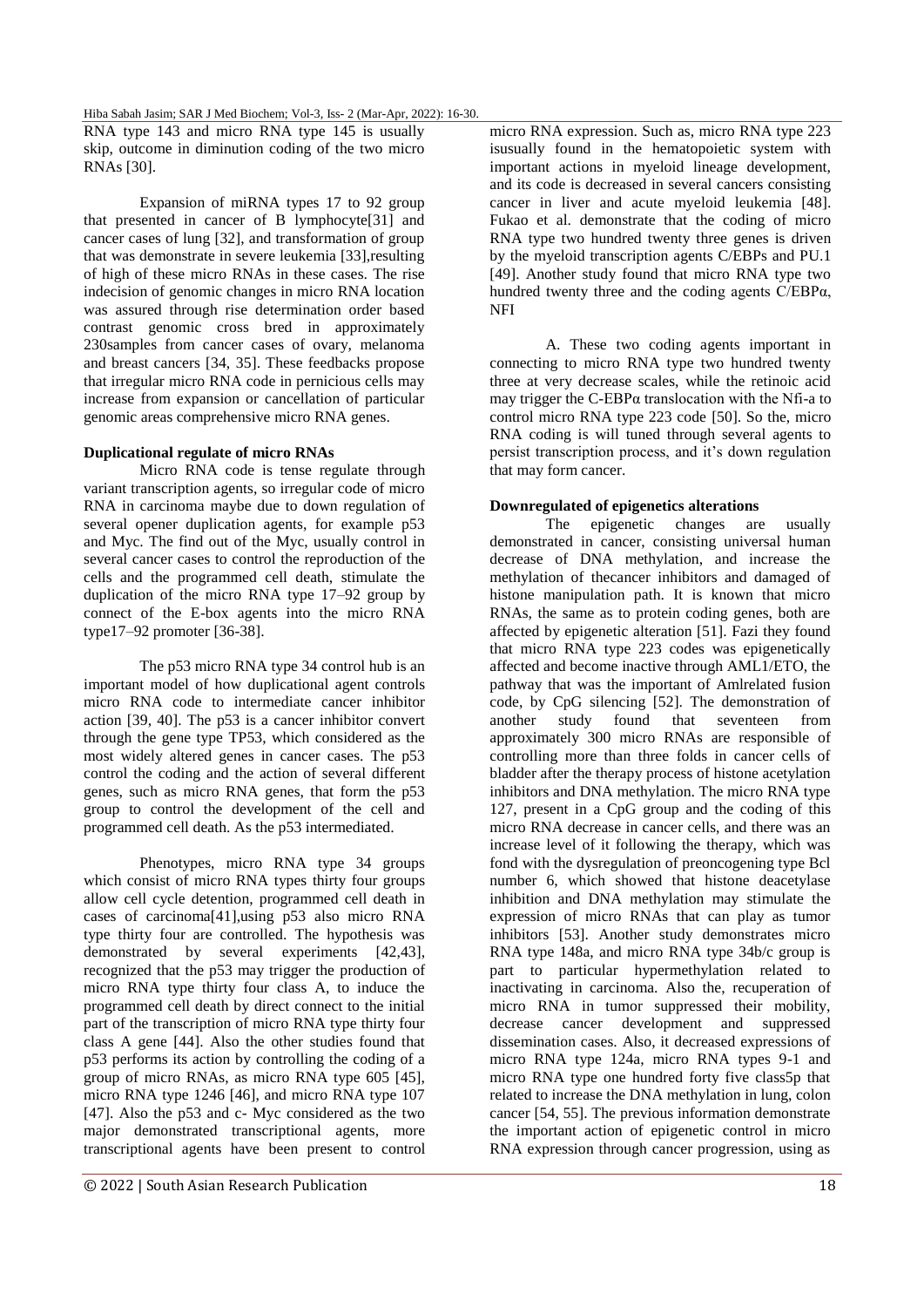the obvious histone acetylation and DNA methylation of micro RNA genes may be conserved as important biomarkers for detection of cancer.

#### **Defuse biogenesis process of micro RNA**

The micro RNA production is regulated by many regulatory proteins and enzymes, such as Dicer, Drosha, Argonaute and Exportin type 5, which lead to right micro RNA progression from pri-miRNA precursors. So, the aberrant expression or mutation of any particular of micro RNA production may cause defect in normal production and expression of micro RNAs.

Dicer and Drosha are the important two keysof the enzyme type RNase III endonucleases in micro RNA production, in production of miRNA precursor and micro RNA: micro RNA. Current reviews demonstrate the action of the enzymes through down regulation of several cancers. A study by a group found that a huge part of micro RNA is controlled at the step of Drosha processing, and this control has an important role in miRNA expression through cancer progression [56]. Another study by Walz demonstrated that Dicer and drosha enzymes may have nucleotide alteration in fifteen % from five hundred thirty four cancers, which may lead to low expression of micro RNA type 200. About the dysregulation of Dicer, it was found that Dicer type one defuse in colorectal cancer cells lead to production of the increase ability of cancer progression and spread [57,58]. Also, increase level of Drosha and Dicer mRNA scales in carcinoma of ovary related to increased median survival [59], then may lead to low level of Dicer expression that related to decrease patient survival [60]. The important relation between reduced let-7 expression and lower Dicer mRNA after surgery was demonstrated in patients with cancer of lung cells [61].The enzyme AGO is an important slicing part of the complex that called RISC and has an essential action in RNA silencing processes. The dysregulation of the enzyme Argonaute may occur. Such as, the human gene of EIF2C1 hAgo1 is usually missed in Wilms cancer of the kidney [62]. The expression of human argonaute is controlled in a cell-dependent manner. So, AGO type two expression scales in gastric carcinoma and metastasis to lymph path are accurately increase when compared with healthy persons [63],while AGO type two expression may decrease, due to decrease RNAi efficiency, in melanoma when compareto first stage of melanocytes [64,65].

# **Micro RNAs and the dysregulation in cancer**

As the dysregulation of micro RNA is well demonstrated in several abnormalities, the evolution and experiments of rat types increase the lack of individual micro RNA groups. Also, the properties of the enzyme Dicer knockout types have demonstrated the role of the micro RNA control system in the two states the cancerous diseases and the normal physiology. Tumors usually found with decrease scales of mature micro RNA [66] the outcome of epigenetic silencing, genetic damage and defuse in their production path or duplication depression as demonstrated in the pathway of Myc [67]. Also, the frame mutation due to microsatellite instability have been found in TAarbp2, the action of the Dicer enzyme, as stabilizing agent in gastric and colorectal cancer [68,69], though the presence of these mutations continue to be determined [70]. In addition to these points, expansion of the Drosha loci have been described in esophageal tumor [71] and the high expression of Dicer were present in related with disease development in case cancer of prostate [72].

#### **Changes and alteration in genes**

It was found that approximately fifty percent of micro RNA is present at weak parts and carcinoma specifies position [73]. However since then, several other micro RNA have been found and the connection amidst position micro RNA density also fragility appear as increase complicated more than formerly known. Additionally plenary presence of the micro RNA genes on weak positions, tumor particular transformation stop site, frequently CpG group that demonstrated and reach that micro RNA genes are related with weak positions [74]. Also the triggering parts are with no important of proteins are with micro RNA and genes of their spread in weak versus non weak positions was present. Real alteration in its position amidst micro RNA and the other genes as particular chromosome analyzed. Such as, a far increase presence of micro RNA in weak parts when compare to the genes that found in chromosome number nineteen, also in chromosome number fourteen the adverse is correct. These reviews were most general, the relevance admits tumor united areas and micro RNA locations is not direct forward and possibly carcinoma specific type [75].Apart from constructional genetic alterations, somatic transformation of micro RNA goals that certified lead to fleeing from organization of an mRNA goal through a particular micro RNA [76].

Possibility, mutations that alter a micro RNA grain sequence could remove target suppression by tumor inhibitor micro RNA or allow for changed target selection, which may be related to formation of oncogene. While naturally in process sequence alterations, such as single nucleotide polymorphism, have been found to effect micro RNA goals in cancerrelated passage [77], tumor specific alteration may be rare. Sequencing from tumors has specified that in spite of changes being discovered in micro RNA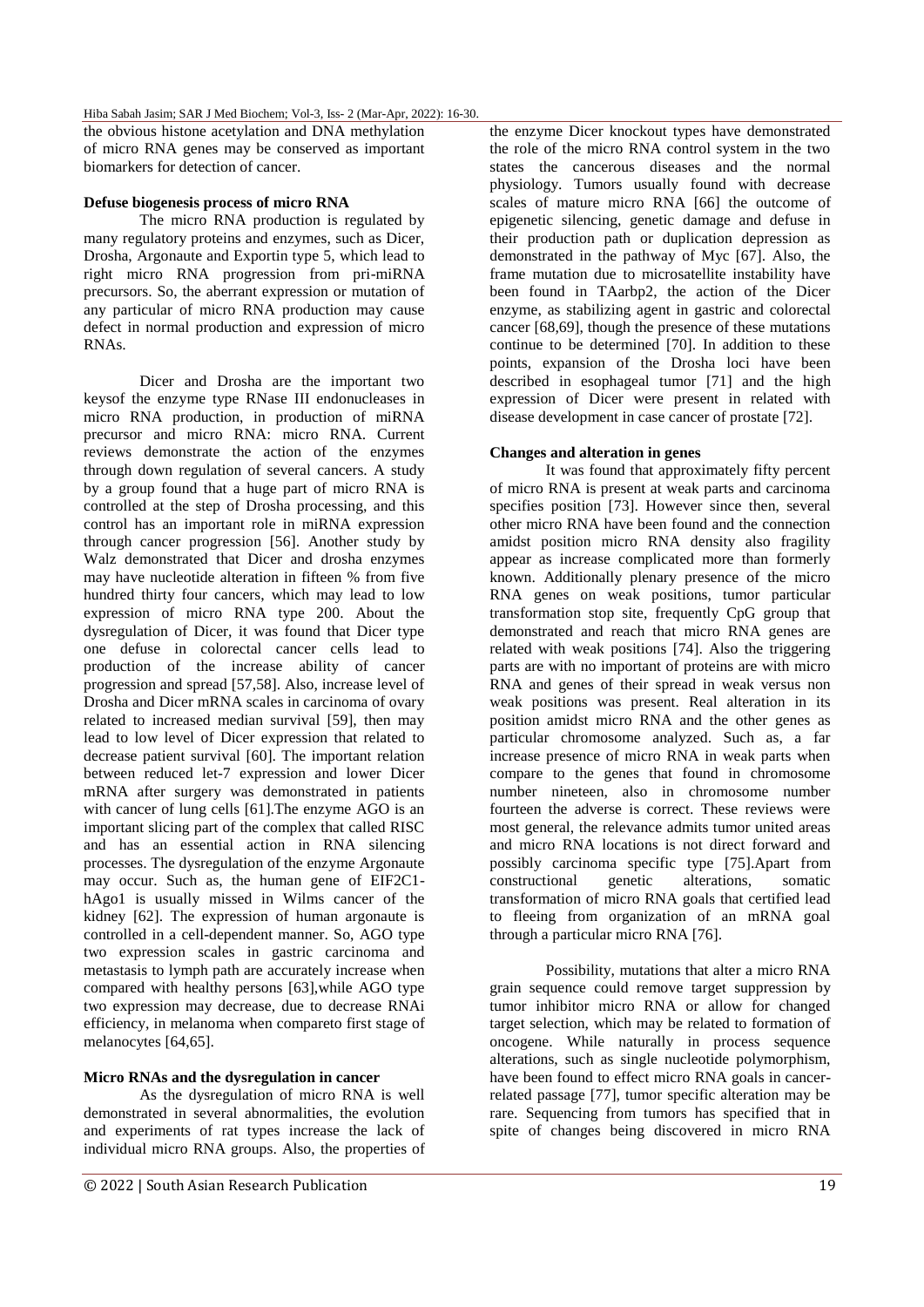initial duplication there was no proof with alteration that changed the series of the grown micro RNA [78].

# **Changes and alterations in epigenetic procedures**

Lost epigenetic alterations are present as a feature of carcinoma, for example increase methylation in DNA sequence of tumor inhibitors, whole DNA hypomethylation and change of the his tone modification patterns [79].As the protein signaling codes, micro RNA code is as well object to alteration of epigenetics in carcinoma cases. Big ratios of micro RNA position are related with CpG islands lead to powerful basis to their regulation by DNA methylation [80]. Most studies used therapy with chromatin remodeling drugs to reveal epigenetically non active micro RNA such as, up regulation of over methylated tumor inhibitor micro RNA by 5/aza/20 deoxycytidine therapy in micro RNA type 127 [81], type 9-1 [82], and type 34b/c group [83]. Uniformly distinctive micro RNA type 124a code was found in micro RNA sequence from tumors of colon and rectum deficient in DMTase type one and DMTase type three b enzymes [84]. Furthermore, possibility oncogenic micro RNA can be not regulated by DNA hypomethylation [85].

Particular transcription factors may induct chromatin remodeling enzymes to individual micro RNA position, as seen in the case of micro RNA type 223palsy through the Aml one/Eto, the extreme prevalent incorporation protein related to severe bone marrow leukemia. Here either small interfering RNA treatment versus Aml one/Eto or down methylation therapy enhanced micro RNA type 223 levels and repaired cell discrimination [86]. Mapping founded approaches have as well assistance identify micro RNA promoters paused in cancer cases.

One study found the assembly amidst DNA methylation situation of initiation of part tumor related micro RNA and micro RNA coding in carcinoma of breast. An alternative promoter of the micro RNA type 200b group was specified [87].

As the same of methylation of DNA, the acetylation of histone performs the second epigenetic mechanism down regulation in tumor cases. Inhibition of the level of histone can diminish the coding of adverse oncogenic micro RNA as obvious of reviews utilizing deacetylase of histone suppressor where change of micro RNA scales that found after therapy [88].The connection among micro RNA and epigenetics is dived by the reality that confirmed micro RNA may found to control ingredients of the epigenetic mechanism. Coding of micro RNA type twenty nine, such as, may suppress the expression of the enzymes DMTase type 3A and DMTase type 3B, thus abolishing irregular DNA methylation. Encore of micro RNA type 29 codes in non-small cell lung cancer cells led to de-suppression of tumor inhibitor genes non activated by CpG methylation [89].

Also the micro RNA type one hundred one goals the enzyme histone DMTase that called EzH type two that participate to the epigenetic non activated of specific proteins and controls the permanence and spread of tumors. In cancer cells of prostate of micro RNA type one hundred one coding diminution through carcinomas improvement, parallel in garise in EzH type two coding [90, 91].

# **The role of the transcription factors in micro RNA control in cancer patients**

Aside from epigenetic and genetic influences, down regulation of micro RNA coding may affect the irregular duplication agent action in carcinoma. Almost 50 % of micro RNA codes are existing in the genes of ribonucleic acid whereas the remainder are special duplication parts of their promoter that transcribed by RNA polymerase II [92]. Micro RNA genes are usually grouped and processed as polycistronic mission or eradicate from mRNA. An increases of Polymerase type two related transcription agents is accountable for regulate of micro RNA genes, with a single agent chance capacity to trigger or inhibit several micro RNA genes.

## **The role of oncogenic transcription factors in down regulation of micro RNA**

The oncogenic transcription agent Myc connects promoter areas of several micro RNA. Though MYC is the cause of up regulatingmicro RNA type seventeen to nighty two groups [93], the standard impact of MYC action is diffuse inhibition of micro RNA coding [67]. Through those micro RNA deregulated through MYC are many with notarized preprogrammed cell death, antiproliferative and tumorinhibitor action, for example micro RNA type 15a-16, micro RNA type 26a and micro RNA type 34 groups[94]. Transcriptional actions of Myc may cause repression of micro RNA, such as Lin type 28A and Lin type 28B are trigger by Myc and are needed for inhibition of the let type 7 micro RNA [95], itself a negative control of Myc [96]. Many reviews have found the action of micro RNA in the processing agent groups in carcinoma, as that of the triggered the Ras. The triggering of Ras may cause inhibition of the micro RNA type 143/145 group in KRAS in cancer of pancreas through Ras responsive element-binding protein type one that bind to micro RNA type 143-145 promoter [97]. Also, the transcriptional inhibitor type ZEB1 can suppress the transcription of micro RNA type 200 group micro RNA type 141 and micro RNA type 200c, that can control the ZEB type one and two[98], and powerfully trigger epithelial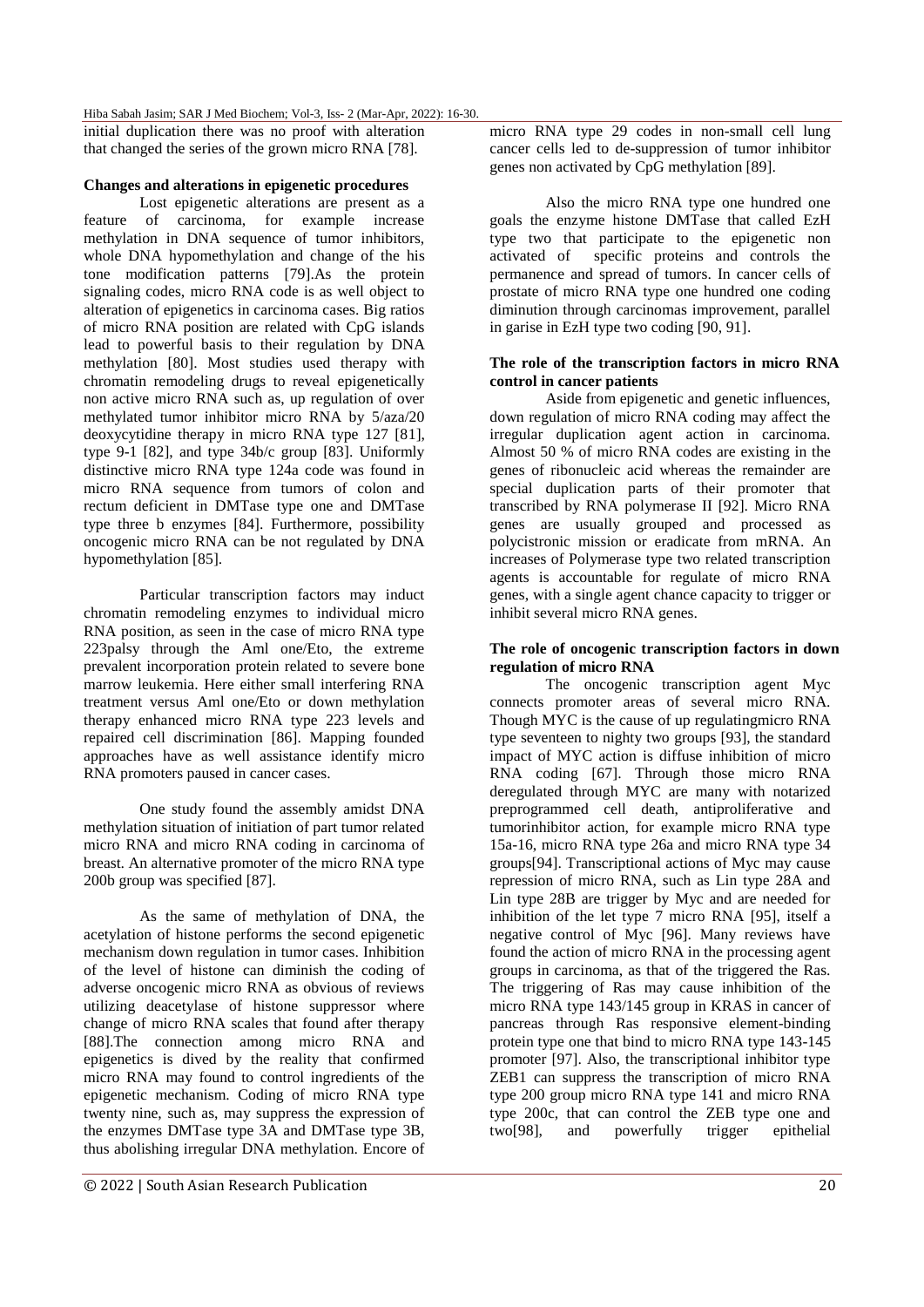discrimination in colorectal and pancreatic cancer cells [99].

# **Micro RNA suppression by decrease of tumor inhibitor transcription agents**

The transcription of micro RNA with mistumorigenic effects is usually triggered by transcription agents that are in the same time tumor inhibitors. As several tumorinhibitor are mutated or lost in tumor this may lead to loss of coding of micro RNAs with significant growth inhibitor actions. The transcription agent p53 control the cellular reply to DNA deterioration and acts a critical function in control of the apoptosis and cell cycle. Its significant is assurance through truth demonstrates the alteration of fifty percent of tumors also the action of the dysregulated by several processes [100].

The target of mRNA according to the miRNA type 34 group consist pathways E2 and D, which dependent kinases6 and 4 (CDK6 and CDK4), CDC type 25c, BCL2 and Myc. Consist the actions of these different genes in promoting cell inhibiting and proliferation and the apoptosis, it is known that miRNA type 34 triggering the p53 components and its action in the negative control of growth of the cell[101]. Many other micro RNAs have also been found as regulation goals for p53. Such as miRNA type 107, miRNA type 192 or miRNA type 200 that are micro RNAs that suppress angiogenesis and epithelial to mesenchyme transition [102]. Also a number of p53 trigger micro RNAs including miRNA type 194, miRNA type 192, miRNA type 215, and miRNA types143/145, have been shown to target MDM2. The p53 target gene is the principal negative control of p53, thus trigger of the seafore continuous micro RNAs introduce additional control structure at the p53 and MDM2 feedback knob [103].

The role of p53 in triggering the control of multiplemicro RNAs bolsters its tumor inhibitor functionand the deregulation or mutation of p53 in tumors may lead to loss the control of micro RNAs, also triggering cellular conversion, tumor construction and spread. As well to note, the p53 group organ p63 positively control duplication of Dicer type one. Tumors lose in p63 have extremely decrease Dicer type one code, which lead to lower levels of forward micro RNAs and an increased predisposition for metastasis [104]. Also changes in p63 present in very decrease level in cancer cells, and it decrease in a different of tumor cells and this usually related to aggressive ability [105].

# **Diffuse Micro RNAs as predictive agent for immediate detection**

The distinguish of tumor recently may appear with decrease sensitivity, due to several cancers may not be found in the first phase and retardation the therapy until. Micro RNA idiom is repeatedly not control in carcinoma, pointing a specific code and, this, consider useful in the first diagnosis of cancer. Micro RNAs related to up normal growth with increase expression, while inhibitors present with low level. So, these tissue particular micro RNAs may become emerging biomarkers in carcinoma detection. Selection of serum microRNAs that may used to detect different patients with cancer from normal person; for example, in breast cancer [106], colorectal [107], gastric [108], lung [109], pancreatic [110], and hepatocellular [111] cancers, making them apparatus for immediate detection. Also, variants in the condensation of miRNAs may distinguishable through several tumor types and discrimination levels in breast carcinoma; lost scales of micro RNAs were related to HER2 and estrogen receptor case also, distinguish the detection and treatment control the circulating micro RNAs [112].

The idiom of micro RNA type 21 was related to the clinical level and molecular subgroup of spread large B-cell lymphoma, that's means the patient in first level may increase the consideration of plasma miRNA type21in patients at stage three and four and individual with several groups have an obvious discrimination[113]. Also, micro RNAs may present as detective correlation with cancer formation, which is main in the detection of invasion of cancer with absent of the root origin cause. A microarray of forty eight chosen micro RNAs may effect and assort ninety percent of main cancer in patient with spread cause cases [114]. The combined of miRNA type145 and miRNA type 451 may detect breast carcinoma and differentiate from normal individuals also other cancers, such as hepatocellular carcinoma, colorectal cancer, and lung cancer, which present with the action of circulating miRNAs in cancer sort [115].

Also, carcinoma cases are not only can detective from normal tissues but additionally those who suffered from inveterate infection were singled out by specific micro RNA expression pathway. Current investigations propose that blood stream miRNAs are important in the control the infection, and effect the epigenetic and genetic profile, and able of predicting the up normal stages [116]. Such as, a chosen miRNA code stage may distinguish between cancer of pancreas and chronic pancreas inflammation with apparent increase, while it may be applied as measurable substance in the detection of human hepatitis virus type B infection and HBV positive in patient with liver carcinoma. Although, there are several points to be known that the same miRNA may effect as oncogene or as inhibitor gene, according to various cancer stages [117]. Micro RNA type 125b may inhibit cell propagation and trigger cell cycle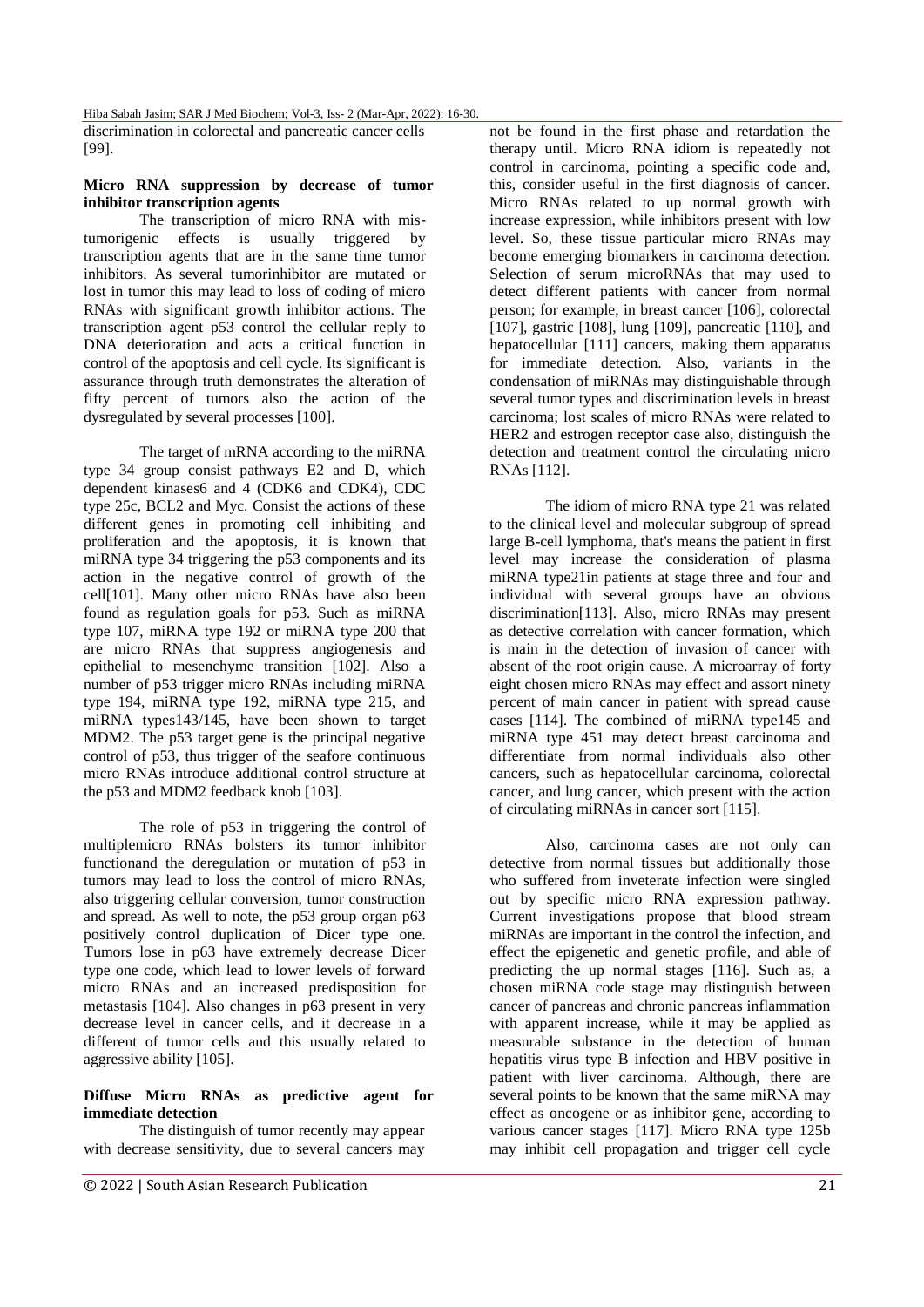detection in thyroid, ovarian and oral carcinomas, whereas it functioned oppositely in prostate cancer [118]. As a result, it is significant to discover the identical irregularly pattern of miRNAs in each type of carcinoma. Also, the event explains that several miRNAs are directly coded in cancer with a clear familial accumulation predisposition that may be used to genetic detection. MicroRNA type 15 and type 16 inhibited in several of patients with leukemia type B cell chronic lymphatic because of the 30-kb area of decrease level in chromosome type 13q14, which is the main considerably cancel genetic region of leukemia patient with B cell type. In a similar way, sever bone marrow malignancy cases with chromosomal transformation were demonstrated simultaneously with decrease scale of miRNA type two hundred twenty three [86].

The germ line substitution in nucleotide in genetic which is called single nucleotide polymorphism in genes of miRNA can be influence the formation of micro RNA which will lead to cause carcinoma. The SNP type rs417309, which present at the 3′ area of the untranslated region of the enzyme Dicer, was regulatory related to ability of afford from cancer of the breast by the technique of break the connecting of micro RNA, while the single nucleotide polymorphism of the position let seven complementary sites may raise the dangerous of large cell lung cancer [119]. Such observation may be match with studies about genes of micro RNAs which are present in the fragile sites and genomic areas related to cancers [74].

# **Blood stream Micro RNA in early state of prediction**

The huge project numbers have proposed the predictive and prognostic estimate of cancer correlated blood stream micro RNAs as they collaborate in the control of the progress of carcinoma. In the development of cancer from early stage to the more aggressive case, miRNAs alter as molecular components of cancer cells, and the alterations may appear by progression of tumor throughout the other steps of development. So the circulating micro RNAs are the main consistent predictive agent in disease monitoring. Circulating micro RNA type 142-3p related to increase the dangerous of return in adenocarcinoma of lung cells in patients of first level [120].

The scales of plasma micro RNA type 155 may be inverted the influence of operation and chemotherapy in cancer of breast, while the traditional measurable agents as the carcinoembryonic antigen and the tissue polypeptide specific antigen, were not very specific [121]. Changeable circulating micro RNAmay be assured to be combined with the disseminated case of cancer, and micro RNA type 141

achieved plus outcome in a screening test of patients with prostate cancer similarity of micro spread [122]. Low scale of blood stream micro RNA type 126 were correlated to therapy advantage in disseminated state of cancer of colon, as it was certain to related with angiogenesis by the pathway of paracrine [123]. In a similar way, the increase scale of circulating micro RNA type 122 have an important role and relation with the disseminated return in stage two and three of patients with breast cancer [124]. Micro RNA type 375 and type 200b in the serum were upregulated in patients with invasive prostate cancer contrast with patients in early stage of cancer [125].

Other micro RNAs that may affect the surface cells of cancer were present in high level in the serum of stomach cancer patient's andtrigger aggressive disease and peregrination  $[126,127]$ . Reacting micro RNAs were appear useful in treatment and control in neck- head squamous cell cancers [128]. Moreover, the alterations of circulating micro RNAs through treatment with chemicals also radiotherapy of carcinoma are well appreciated in several surveys. Large cell in cancer of lung in patients with (stage one typed to stage three type a) need global therapy which consist surgery and chemotherapy; a prognosis for drug and chemotherapy specify in development may decrease the not useful toxic chemotherapy [129]. Serum micro RNA type 22 and type 125 may lead to the needy resistant to pemetrexed based chemotherapy separately in NSCLC patients [130]. Serum micro RNA type 21 was associated with the relapse free survival in Dlbcl [131,132]. All these studies suggested that circulating miRNAs are promising invasive biomarkers and are considered to be valuable in tumor classification, and treatment strategy selection.

## **Micro RNAs in diagnosis of cancer and its treatment**

As the main function of micro RNAs in cancer is being decode their possibility as diagnostic or prognostic agents is proved by huge number of studies. Also, the strategies of treatment include repreamble of micro RNAs decrease in tumor or suppress of oncogenic micro RNAs are quickly being progressing. First reproduction profiling result index that micro RNA code profiling could be effectively assort various tumor kinds and increase credibly than mRNA pathway, proposing that the micro RNA stock is a constant and singular appearance of various cell kinds and recognition levels[133]. Ever after, a comprehensive size of letters has determinate on particular micro RNA seguing up for personal carcinoma and cancer levels [134]. Due to of their consistent at fixed formalin tissues also the comparative facility may present at red tape quantified, micro RNA can rapidly get in medical lab,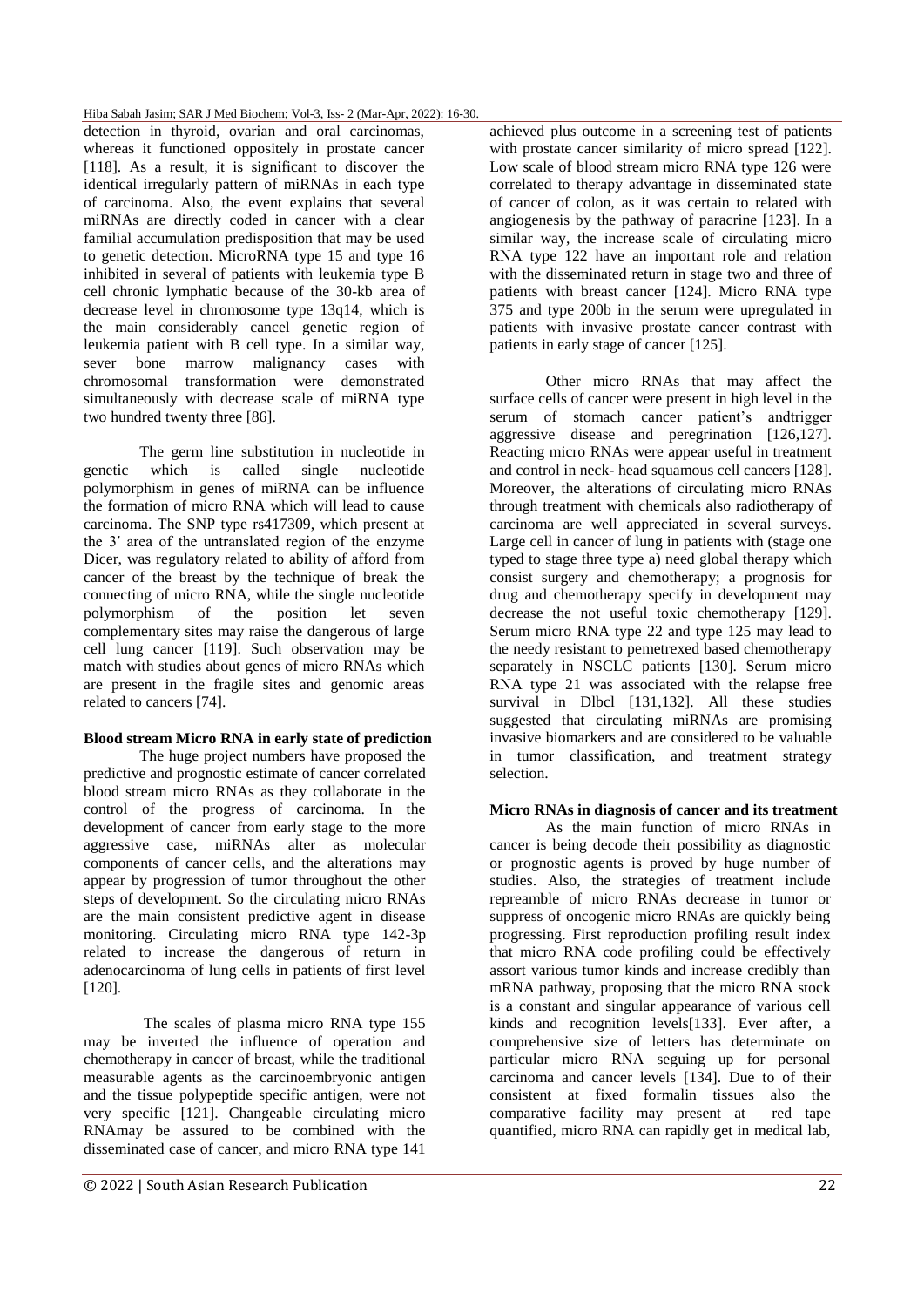which consider of the essential rolein detection also prediction.

Significantly, the cell and cancer kind specificity of micro RNA code pathway may express a promise for the effective detection of disseminated tumors of absent first origin [135]. Currently, the detect of micro RNA in body fluids, for example plasma, colostrum and urine [136], has massive observations of the ability of micro RNA as not aggressive agents of disease and treatment in several types of cancers such as ovarian cancer, lung cancer, colorectal cancer, renal cancer, prostate cancer and breast cancer [137].

# **Suppression of pro-oncogenic micro RNA**

Suppression of expression micro RNAs usually related to cancer prognosis pathway that has been found from a plenty of xenograft experiments of various cancer state. Researches on the suppression of endogenous micro RNA were frontier by series projects on the liver specific micro RNA type 122 and its action in regulation serum cholesterol scales and<br>aperient human hepatitis tvoe C virus human hepatitis type C virus duplication[138]. Employing intravenous admission of cholesterol combined antagomirs controlled by 20O methylations, Kr€uztfeldt *et al*. found that specified alleviate of decrease of mRNAs consisting detection motifs convenient the suppressed micro RNA in different tissues.

Moreover, suppression of the liver particular micro RNA type 122 outcome in decreased scales of serum cholesterol in correspondence with the action of the specific mRNAs. Promoting of this task, kauppinen and his staff memberemploy closed nucleic acid antimicro RNAs against micro RNA type 122 in both primates and mice [138].

In a frontier project of employing systemic therapy with micro RNA suppress in a cancer regulation, in a study the researchers founded that miRNA type 10b as appear in high levels in disseminated breast cancer and demonstrate that this high levels of micro RNA type 10b at its sole can give metastatic possibility to else non aggressive cell grades [139]. Providing on this job, the cohort found that the intravenous injections with cholesterol related to the 200 methyl derived suppressor of micro RNA type 10b of immune suppressed mice transformation with an increase metastatic cancer of the breast in the breast lipid pad outcome in a strong suppression of disseminated at the cells of lungand the development of tumor stay slow leaving the growth in the first stage without any effect [140].

Similarly, employ a xenograft agent for liver cancer cell, is a suppresser of micro RNA type 221 found in decrease cancer cell reproduction in living body together with increase the scale of cell apoptosis [141]. Micro RNA type 9 is present not controlled in different tumor forms such as Hodgkin lymphoma. By employing the rat xenograft sample for cancer of lymph nodes it was found that circulation therapy by the LNA derived suppresser the micro RNA type ninewill reduce lymphoma growth in the hepatic cells also lead to up normality and loss of control about the micro RNA type 9 target mRNAs[142, 143].Employing other agent to fix and collect micro RNA suppresser, Slack and his colleagues currently diffuse suppressor to micro RNA type 155 depend on nucleic acids and covered in very small particles to display the tumordevelopment of both orthograft and xenograft samples of lymph nodes [144].

## **Representation of tumorinhibitors micro RNAs**

Representation of micro RNAs with tumor inhibitor action is, apart from the case of tumor cell objecting, more contracted by the quick degeneration of ribose nucleic acid plasma and tissue. As, the reflecting benefit of the virus submission modes and the subedit micro RNA imitative [145].As depict over, the micro RNA type 34 family is count essential tumor inhibitor and several code in key cancer course. Enhancing the seruling, reintroduction of lipid subedit micro RNA type thirty four that that present jointly a casual cancer lungpattern also at the xenograft pattern employing carcinoma of pancreas cells which lead to decrease the tumor development [146, 147]. In cases of liver caners the scale of micro RNA type 26 type which decreased in conformity and its action as it play as suppressor to clef cyclin E2 and D2[148]. Moreover, as micro RNAs have several minimum targets, impact their code scale that may have. Micro RNA is emerging as an essential group of jots with favorable spectacle for treatment in cancer. Moreover, as for other treatment groups, the activity and integrity of micro RNA derived medicine should be accurately estimated and will more count on cellular situation and pre standing epigenetic and genetic damages [149, 150].

# **REFERENCES**

- 1. Fabian, M.R., Sonenberg, N. (2012). The mechanics of miRNAmediated gene silencing: a look under the hood of miRISC. *Nat. Struct. Mol. Biol.* 19, 586-593.
- 2. Saj, A., Lai, E.C. (2011). Control of microRNA biogenesis and transcription by cell signaling pathways.*Curr.Opin.Genet. Develop*. 21, 504- 510.
- 3. Lee, R.C., Feinbaum, R.L., Ambros, V. (1993). The C. elegans heterochronic gene lin-4 encodes small RNAs with antisense complementarity to lin-14. Cell 75, 843-854.
- 4. Lagos-Quintana, M., Rauhut, R., Lendeckel, W., Tuschl, T. (2001). Identification of novel genes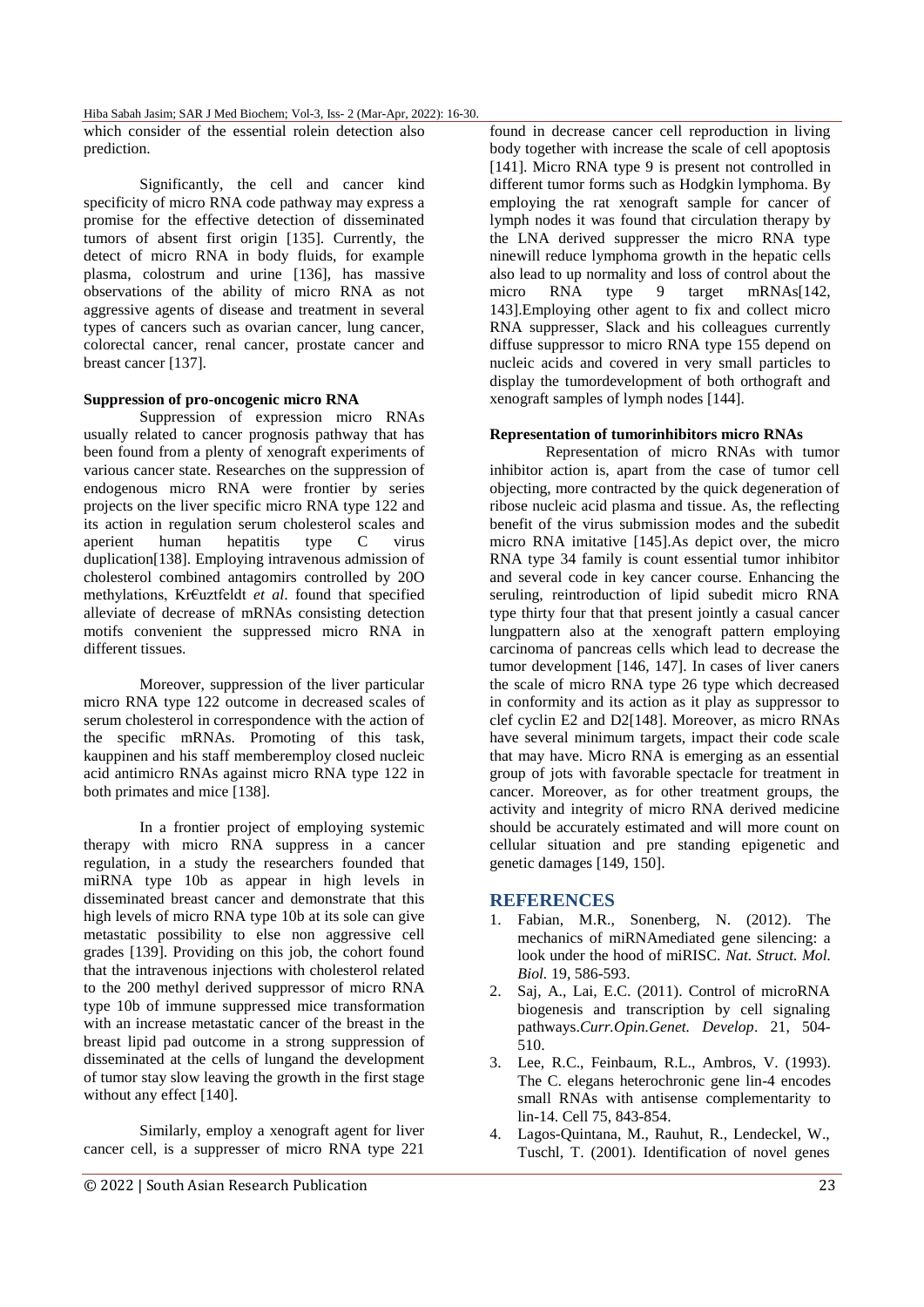coding for small expressed RNAs. Science 294, 853-858.

- 5. Krol, J., Loedige, I., & Filipowicz, W. (2010). The widespread regulation of microRNA biogenesis, function and decay. *Nature Reviews Genetics*, *11*(9), 597-610.
- 6. Kim, V. N., Han, J., & Siomi, M. C. (2009). Biogenesis of small RNAs in animals. *Nature reviews Molecular cell biology*, *10*(2), 126-139.
- 7. C.P. Concepcion, C.Bonetti, A. Ventura. ―TheMicroRNA-17-92 family of MicroRNA clusters in development and disease," Cancer *Journal*, vol. 18, no. 3, pp. 262–267, 2012.
- 8. Cai, X., Hagedorn, C. H., & Cullen, B. R. (2004). Human microRNAs are processed from capped, polyadenylated transcripts that can also function as mRNAs. *Rna*, *10*(12), 1957-1966.
- 9. Lee, Y., Ahn, C., Han, J., Choi, H., Kim, J., Yim, J., ... & Kim, V. N. (2003). The nuclear RNase III Drosha initiates microRNA processing. *Nature*, *425*(6956), 415-419.
- 10. Jansson, M. D., & Lund, A. H. (2012). MicroRNA and cancer. *Molecular oncology*, *6*(6), 590-610.
- 11. R. C. Friedman, K. K.-H. Farh, C. B. Burge, and D. P. Bartel, "Most mammalian mRNAs are conserved targets of microRNAs," Genome *Research*, vol. 19, no. 1, pp. 92–105, 2009.
- 12. X.-Y.Li, Q.-F.Luo, C.-K.Wei, D.-F. Li, J. Li, and L. Fang "MiRNA-107 inhibits proliferation and migration by targeting CDK8 in breast cancer," *International Journal of Clinical andExperimental Medicine*, vol. 7, no. 1, pp. 32– 40, 2014.
- 13. B. Wojtas, C. Ferraz, T. Stokowy et al., ―Differential miRNA expression defines migration and reduced apoptosis in follicular thyroid carcinomas,‖*Molecular and Cellular Endocrinology*, vol. 388, no. 1-2, pp. 1–9, 2014.
- 14. C. Furdui, "Ionizing radiation: mechanisms and therapeutics,‖ *Antioxidants & Redox Signaling*, vol. 21, no. 2, pp. 218–220, 2014.
- 15. Koturbash, F. J. Zemp, I. Pogribny, and O. Kovalchuk, "Small molecules with big effects: the role of the microRNAome in cancer and carcinogenesis,‖ *Mutation Research*, vol. 722, no. 2, pp. 94–105, 2011.
- 16. G. A. Calin, C. D. Dumitru, M. Shimizu. (2002). ―Frequent deletions and down- regulation of micro-RNA genes miR15 and miR16 at 13q14 in chronic lymphocytic leukemia,‖ *Proceedings ofthe National Academy of Sciences of the United States of America*, 99(24), 15524–15529, 2002.
- 17. G. Di Leva, M. Garofalo., & C. M. (2014). Croce, ―MicroRNAs in cancer,‖ *Annual Review of Pathology*, vol. 9, 287–314.
- 18. E. Rao, C. Jiang, M. Ji. (2012). "The miRNA-17 ∼ 92 cluster mediates chemoresistance and

© 2022 | South Asian Research Publication 24

enhances tumor growth inmantle cell lymphoma via PI3K/AKTpathway activation," *Leukemia*, *26*(5), 1064–1072.

- 19. H. Kim, H. S. Kim, N. G. Kim. (2011). "p53 and microRNA-3 are suppressors of canonical Wnt signaling," *Science Signaling*, 4, 197, article ra71, 2011.
- 20. N. H. Kim, H. S. Kim, X.-Y. Li. (2011). "A p53/miRNA-34 axis regulates Snail1- dependent cancer cell epithelial-mesenchymal transition," *The Journal of Cell Biology*, 195, 9; 417–433.
- 21. S. M. Johnson, H. Grosshans, J. Shingara. (2005). "RAS is regulated by the let-7 microRNA family,‖ *Cell, 120*(5), 635–647, 2005.
- 22. Liu, Y., Corcoran, M., Rasool, O., Ivanova, G., Ibbotson, R., Grander, D., Iyengar, A., Baranova, A., Kashuba, V., Merup, M. (1997). Cloning of two candidate tumor suppressor genes within a 10 kb region on chromosome 13q14, frequently deleted in chronic lymphocytic leukemia. *Oncogene,* 15, 2463–2473.
- 23. Stewart, B.W., Wild, C.P. (2014). World Cancer Report 2014. BW Stewart, CP wild, world Cancer report 2014. Lyon: *International Agency for Research Cancer*.
- 24. Holohan, C., Van Schaeybroeck, S., Longley, D.B., Johnston, P.G. (2013). Cancer drug resistance: an evolving paradigm. *Nat Rev Cancer,13*(10); 714–26.
- 25. Sun, Y., Campisi, J., Higano, C., Beer, T.M., Porter, P., Coleman, I. (2012). Treatmentinduced damage to the tumor microenvironment promotes prostate cancer therapy resistance through WNT16B. *Nat Med*, *18*(9); 1359–68.
- 26. Li, X.X., Lewis, M.T., Huang, J., Gutierrez, C., Osborne, C.K., Wu, M.F. (2008).Intrinsic resistance of tumorigenic breast cancer cells to chemotherapy. *J Natl Cancer I*, *100*(9); 672–9.
- 27. Longley, D.B., Johnston, P.G. (2005). Molecular mechanisms of drug resistance. *J Pathol*, *205*(2); 275–92.
- 28. Gottesman, M.M. (2002). Mechanisms of cancer drug resistance. *Annu Rev Med*, 53; 615–27.
- 29. Calin, G.A., Dumitru, C.D., Shimizu, M., Bichi, R., Zupo, S., Noch, E. (2002). Frequent deletions and down-regulation of micro-RNA genes miR15 and miR16 at 13q14 in chronic lymphocytic leukemia. *Proc Natl AcadSci* USA, 99; 15524– 15529.
- 30. Calin, G.A., Croce, C.M. (2006). MicroRNAs and chromosomal abnormalities in cancer cells. *Oncogene,* 25; 6202–6210.
- 31. Tagawa, H., Seto, M. (2005). A microRNA cluster as a target of genomic amplification in malignant lymphoma. *Leukemia,* 19; 2013–2016.
- 32. Hayashita, Y., Osada, H., Tatematsu, Y., Yamada, H., Yanagisawa, K., Tomida, S.(2005). A polycistronic microRNA cluster, miR-17-92, is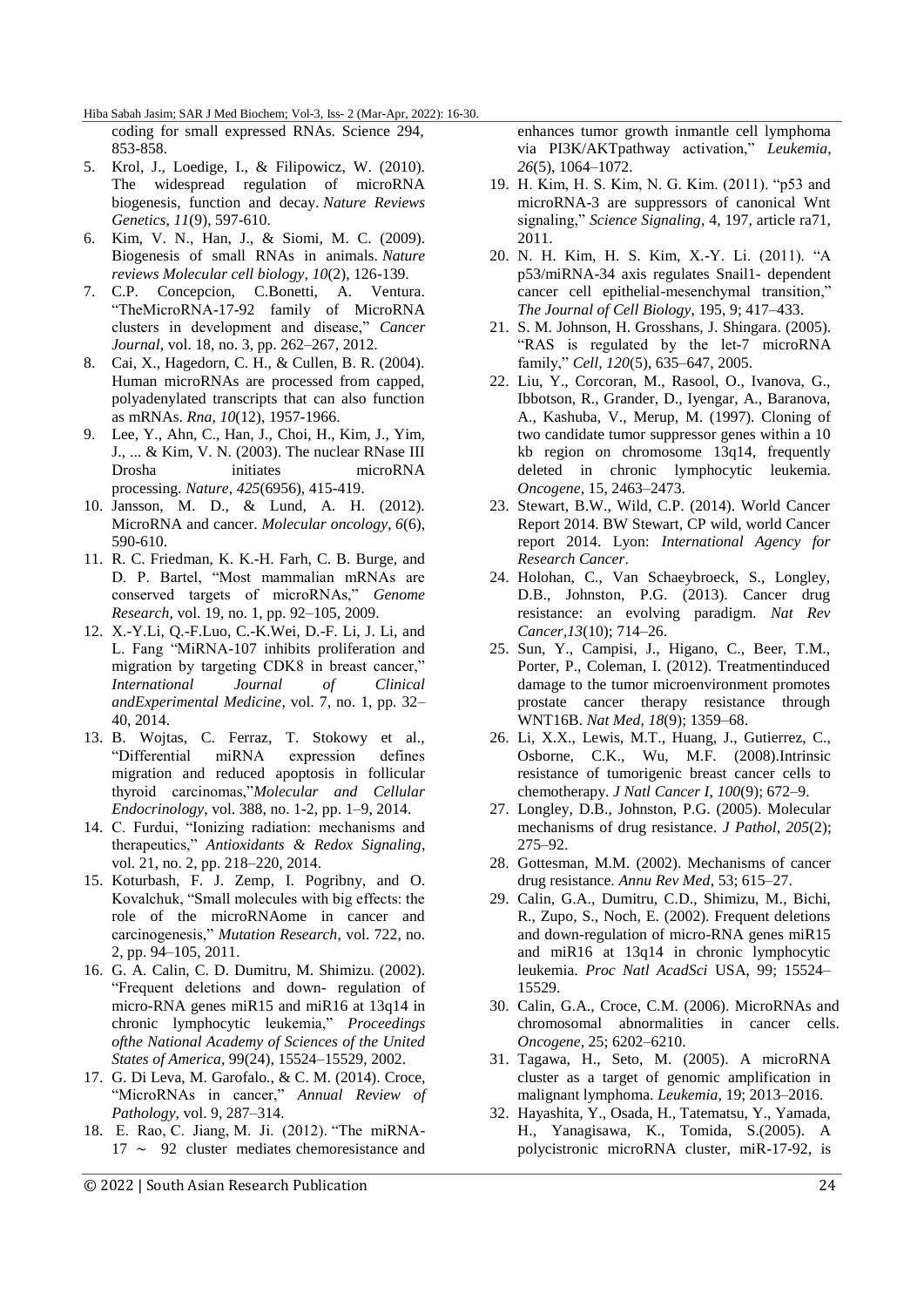overexpressed in human lung cancers and enhances cell proliferation. *Cancer Res,* 65; 9628–9632.

- 33. Mavrakis, K.J., Wolfe, A.L., Oricchio, E., Palomero, T., de Keersmaecker, K., McJunkin, K. (2010). Genome-wide RNA-mediated interference screen identifies miR-19 targets in Notch-induced T-cell acute lymphoblastic leukaemia. *Nat Cell Biol, 12*; 372– 379.
- 34. Zhang L, Huang J, Yang N, Greshock J, Megraw MS, Giannakakis, A. (2006). MicroRNAs exhibit high frequency genomic alterations in human cancer. *Proc Natl AcadSci USA,* 103; 9136–9141.
- 35. Calin, G.A., Sevignani, C., Dumitru, C.D., Hyslop, T., Noch, E., Yendamuri, S. (2004). Human microRNA genes are frequently located at fragile sites and genomic regions involved in cancers. *Proc Natl AcadSci USA, 101*; 2999– 3004.
- 36. O'Donnell, K.A., Wentzel, E.A., Zeller, K.I, Dang, C.V., Mendell, J.T. (2005).c-Mycregulated microRNAs modulate E2F1 expression. *Nature,* 435; 839–843.
- 37. Chang, T.C., Yu, D., Lee, Y.S., Wentzel, E.A., Arking, D.E., West, K.M. (2008). Widespread microRNA repression by Myc contributes to tumorigenesis. *Nat Genet,* 40; 43– 50.
- 38. Wang, B., Hsu, S.H., Wang, X., Kutay, H., Bid, H.K., Yu, J. (2004). Reciprocal regulation of microRNA-122 and c-Myc in hepatocellular cancer: role of E2F1 and transcription factor dimerization partner 2. *Hepatology,* 59; 555–566.
- 39. Han, H., Sun, D., Li, W., Shen, H., Zhu, Y., Li, C. (2013).c-Myc-MicroRNA functional feedback loop affects hepatocarcinogenesis. *Hepatology,* 57; 2378–2389.
- 40. He, L., He, X., Lim L.P., de Stanchina, E., Xuan, Z., Liang, Y. (2007).A microRNA component of the p53 tumour suppressor network.*Nature,* 447: 1130–1134.
- 41. Hermeking, H. (2010). The miR-34 family in cancer and apoptosis. *Cell Death Differ,* 17; 193– 199.
- 42. Raver-Shapira, N., Marciano, E., Meiri, E., Spector, Y., Rosenfeld, N., Moskovits, N. (2007). Transcriptional activation of miR-34a contributes to p53-mediated apoptosis. *Mol Cell,* 26; 731– 743.
- 43. Chang, T.C., Wentzel, E.A., Kent, O.A., Ramachandran, K., Mullendore, M., Lee, K.H. (2007).Transactivation of miR-34a by p53 broadly influences gene expression and promotes apoptosis. *Mol Cell,* 26; 745–752.
- 44. Yamakuchi, M., Lowenstein, C.J. (2009). MiR-34, SIRT1, and p53: The feedback loop. *Cell Cycle,* 8; 712–715.
- 45. Xiao, J., Lin, H., Luo, X., Luo, X., Wang, Z.  $(2011)$ . miR-605 joins p53 network to form a p53:

© 2022 | South Asian Research Publication 25

miR-605:Mdm2 positive feedback loop in response to stress. *EMBO J,* 30; 524– 532.

- 46. Zhang Y, Liao JM, Zeng SX, Lu H. p53 downregulates Down syndrome- associated DYRK1A through miR-1246. *EMBO Rep* 2011; 12: 811–817.
- 47. Yamakuchi, M., Lotterman, C.D., Bao, C., Hruban, R.H., Karim, B., Mendell, J.T. (2010). Induced microRNA-107 inhibits HIF-1 and tumor angiogenesis. *Proc Natl AcadSci USA,* 53; 107: 6334–6339.
- 48. Eyholzer, M., Schmid, S., Schardt, J.A., Haefliger, S., Mueller, B.U., Pabst, T. (2010). Complexity of miR-223 regulation by CEBPA in human AML. *Leuk Res,* 34; 672–676.
- 49. Fukao, T., Fukuda, Y., Kiga, K., Sharif, J., Hino, K., Enomoto, Y. (2007). An evolutionarily conserved mechanism for microRNA-223 expression revealed by microRNA gene profiling. *Cell,* 129; 617–631.
- 50. Fazi, F., Rosa, A., Fatica, A., Gelmetti, V., De Marchis, M.L., Nervi, C. (2005). A minicircuitry comprised of microRNA-223 and transcription factors NFI-A and C/EBPalpha regulates human granulopoiesis. *Cell,* 123: 819–831.
- 51. Han, L., Witmer, P.D., Casey, E., Valle, D., Sukumar, S. (2007).DNA methylation regulates MicroRNA expression. *Cancer Biol Ther,* 6; 1284–1288.
- 52. Fazi, F., Racanicchi, S., Zardo, G., Starnes, L.M., Mancini, M., Travaglini, L. (2007). Epigenetic silencing of the myelopoiesis regulator microRNA-223 by the AML1/ETO oncoprotein. *CancerCell, 12*; 457–466.
- 53. Saito, Y., Liang, G., Egger, G., Friedman, J.M., Chuang, J.C., Coetzee, G.A. (2006). Specific activation of microRNA-127 with downregulation of the proto-oncogene BCL6 by chromatinmodifying drugs in human cancer cells. *Cancer Cell,* 9; 435–443.
- 54. Lujambio, A., Calin, G.A., Villanueva, A., Ropero, S., Sanchez-Cespedes, M., Blanco, D. (2008). A microRNA DNA methylation signature for human cancer metastasis. *Proc Natl AcadSci USA,* 105: 13556–13561.
- 55. Donzelli, S., Mori, F., Bellissimo, T., Sacconi, A., Casini, B., Frixa, T. (2015). Epigenetic silencing of miR-145-5p contributes to brain metastasis. *Oncotarget,* 6; 35183–35201.
- 56. Thomson, J.M., Newman, M., Parker, J.S., Morin-Kensicki, E.M., Wright, T., Hammond, S.M. (2006).Extensive post-transcriptional regulation of microRNAs and its implications for cancer. *Genes Dev,* 20; 2202–2207.
- 57. Walz, A.L., Ooms, A., Gadd, S., Gerhard, D.S., Smith, M.A., Guidry, Auvil, J.M. (2015). Recurrent DGCR8, DROSHA, and SIX homeodomain mutations in favorable histology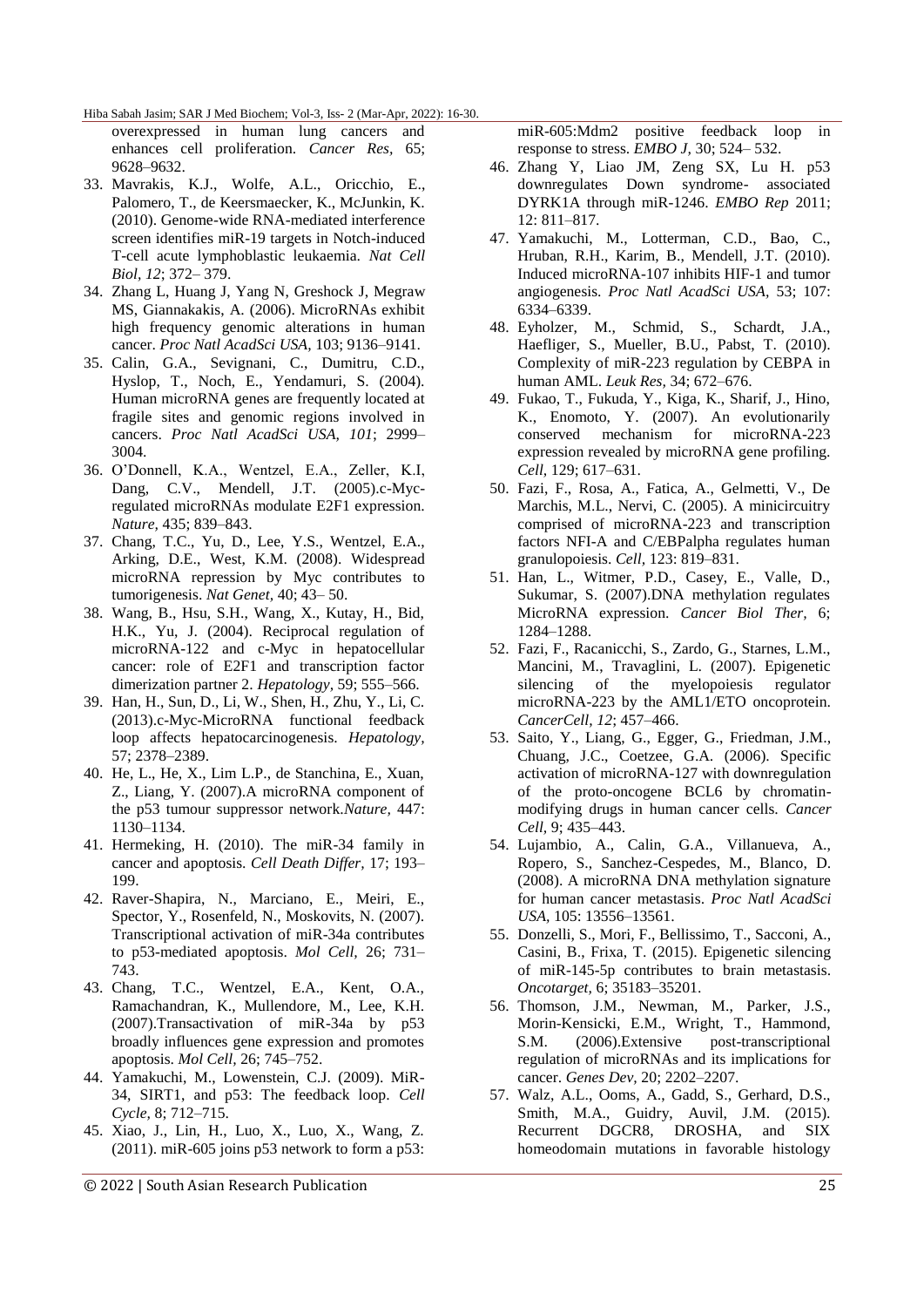#### Hiba Sabah Jasim; SAR J Med Biochem; Vol-3, Iss- 2 (Mar-Apr, 2022): 16-30. Wilms tumors. *Cancer Cell,* 27: 286–297.

- 58. Iliou, M.S., da Silva-Diz, V., Carmona, F.J., Ramalho-Carvalho, J., Heyn, H., Villanueva, A. (2014). Impaired DICER1 function promotes stemness and metastasis in colon cancer. *Oncogene,* 33; 4003–4015.
- 59. Merritt, W.M., Lin, Y.G., Han, L.Y., Kamat, A.A., Spannuth, W.A., Schmandt, R. (2008). Dicer, Drosha, and outcomes in patients with ovarian cancer. *N Engl J Med,* 359; 2641–2650.
- 60. Pampalakis, G., Diamandis, E.P., Katsaros, D., Sotiropoulou, G. (2010). Down-regulation of dicer expression in ovarian cancer tissues. *Clin Biochem,* 43; 324–327.
- 61. Karube, Y., Tanaka, H., Osada, H., Tomida, S., Tatematsu, Y., Yanagisawa, K. (2005). Reduced expression of Dicer associated with poor prognosis in lung cancer patients. *Cancer Sci,* 96; 111–115.
- 62. Dome, J.S., Coppes, M.J. (2002).Recent advances in Wilms tumor genetics. *CurrOpin Pediatr,* 14: 5–11.
- 63. Zhang, J., Fan, X.S., Wang, C.X., Liu, B., Li, Q., Zhou, X.J. (2013).Up-regulation of Ago2 expression in gastric carcinoma. *Med Oncol, 30*; 628.
- 64. Völler, D., Reinders, J., Meister, G., Bosserhoff, A.K. (2013). Strong reduction of AGO2 expression in melanoma and cellular consequences.*Br J Cancer,* 109; 3116– 3124.
- 65. Melo, S.A., Moutinho, C., Ropero, S., Calin, G.A., Rossi, S., Spizzo, R. (2010). A genetic defect in exportin-5 traps precursor microRNAs in the nucleus of cancer cells. *Cancer Cell, 18;* 303– 315.
- 66. Lu, J., Getz, G., Miska, E.A., Alvarez-Saavedra, E., Lamb, J., Peck, D., Sweet- Cordero, A., Ebert, B.L., Mak, R.H. (2005). MicroRNA expression profiles classify human cancers. *Nature*, 435, 834- 838.
- 67. Chang, T.C., Yu, D., Lee, Y.S., Wentzel, E.A., Arking, D.E., West, K.M., Dang, C.V., Thomas-Tikhonenko, A., Mendell, J.T. (2008). Widespread microRNA repression by Myc contributes totumorigenesis. *Nat. Genet, 40*, 43- 50.
- 68. Wang, Y.H., Zhu, H.Y., Miao, K.R., Liu, P., Xu, W., Li, J.Y. (2012). Downregulated Dicer expression predicts poor prognosis in chronic lymphocytic leukemia. *Cancer Sci*, 103, 875-881.
- 69. Melo, S.A., Ropero, S., Moutinho, C., Aaltonen, L.A., Yamamoto, H., Calin, G.A., Rossi, S., Fernandez, A.F., Carneiro, F., Oliveira, C., Ferreira, B. (2009). A TARBP2 mutation in human cancer impairs microRNA processing and DICER1 function. *Nat. Genet, 41*, 365-370.
- 70. Garre, P., Perez-Segura, P., Diaz-Rubio, E., Caldes, T. (2010). Reassessing the TARBP2

mutation rate in hereditary nonpolyposis colorectal cancer. *Nat. Genet*, 42, 817-818.

- 71. Muller, P.A., Vousden, K.H., Norman, J.C. (2011). p53 and its mutants in tumor cell migration and invasion. *J. Cell. Biol.* 192, 209- 218.
- 72. Chiosea, S., Jelezcova, E., Chandran, U., Acquafondata, M., McHale, T., Sobol, R.W., Dhir, R. (2006). Up-regulation of dicer, a component of the MicroRNA machinery, in prostate adenocarcinoma. *Am. J. Pathol*. 169, 1812-1820.
- 73. Calin, G.A., Sevignani, C., Dumitru, C.D., Hyslop, T., Noch, E., Yendamuri, S., Shimizu, M., Rattan, S., Croce, C.M. (2004). Human microRNA genes are frequently located at fragile sites and genomic regions involved in cancers. *Proc. Natl. Acad. Sci. USA, 101*, 2999-3004.
- 74. Lagana, A., Russo, F., Sismeiro, C., Giugno, R., Pulvirenti, A., Ferro, A. (2010). Variability in the incidence of miRNAs and genes in fragile sites and the role of repeats and CpG islands in the distribution of genetic material*. PLoS One* 5, e11166.
- 75. Lamy, P., Andersen, C.L., Dyrskjot, L., Torring, N., Orntoft, T., Wiuf, C. (2006). Are microRNAs located in genomic regions associated with cancer? *Br. J. Cancer* 95, 1415-1418.
- 76. Mayr, C., Hemann, M.T., Bartel, D.P. (2007). Disrupting the pairing between let-7 and Hmga2 enhances oncogenic transformation. *Science,* 315, 1576-1579.
- 77. Wynendaele, J., Bohnke, A., Leucci, E., Nielsen, S.J., Lambertz, I., Hammer, S., Sbrzesny, N., Kubitza, D., Wolf, A., Gradhand, E., Balschun, K., Braicu, I., Sehouli, J., Darb-Esfahani, S. (2010). An illegitimate microRNA target site within the 3' UTR of MDM4 affects ovarian cancer progression and chemosensitivity.*Cancer Res. 70*, 9641-9649.
- 78. Diederichs, S., Haber, D.A. (2006). Sequence variations of microRNAs in human cancer: alterations in predicted secondary structure do not affect processing. *Cancer Res.* 66, 6097-6104.
- 79. Lopez-Serra, P., Esteller, M. (2012). DNA methylation-associated silencing of tumorsuppressor microRNAs in cancer. *Oncogene, 31*, 1609-1622.
- 80. Weber, B., Stresemann, C., Brueckner, B., Lyko, F. (2007). Methylation of human microRNA genes in normal and neoplastic cells. *Cell Cycle*  6, 1001-1005.
- 81. Saito, Y., Liang, G., Egger, G., Friedman, J.M., Chuang, J.C., Coetzee, G.A., Jones, P.A. (2006). Specific activation of microRNA-127 with downregulation of the proto-oncogene BCL6 by chromatin-modifying drugs in human cancer cells. *Cancer Cell 9*, 435-443.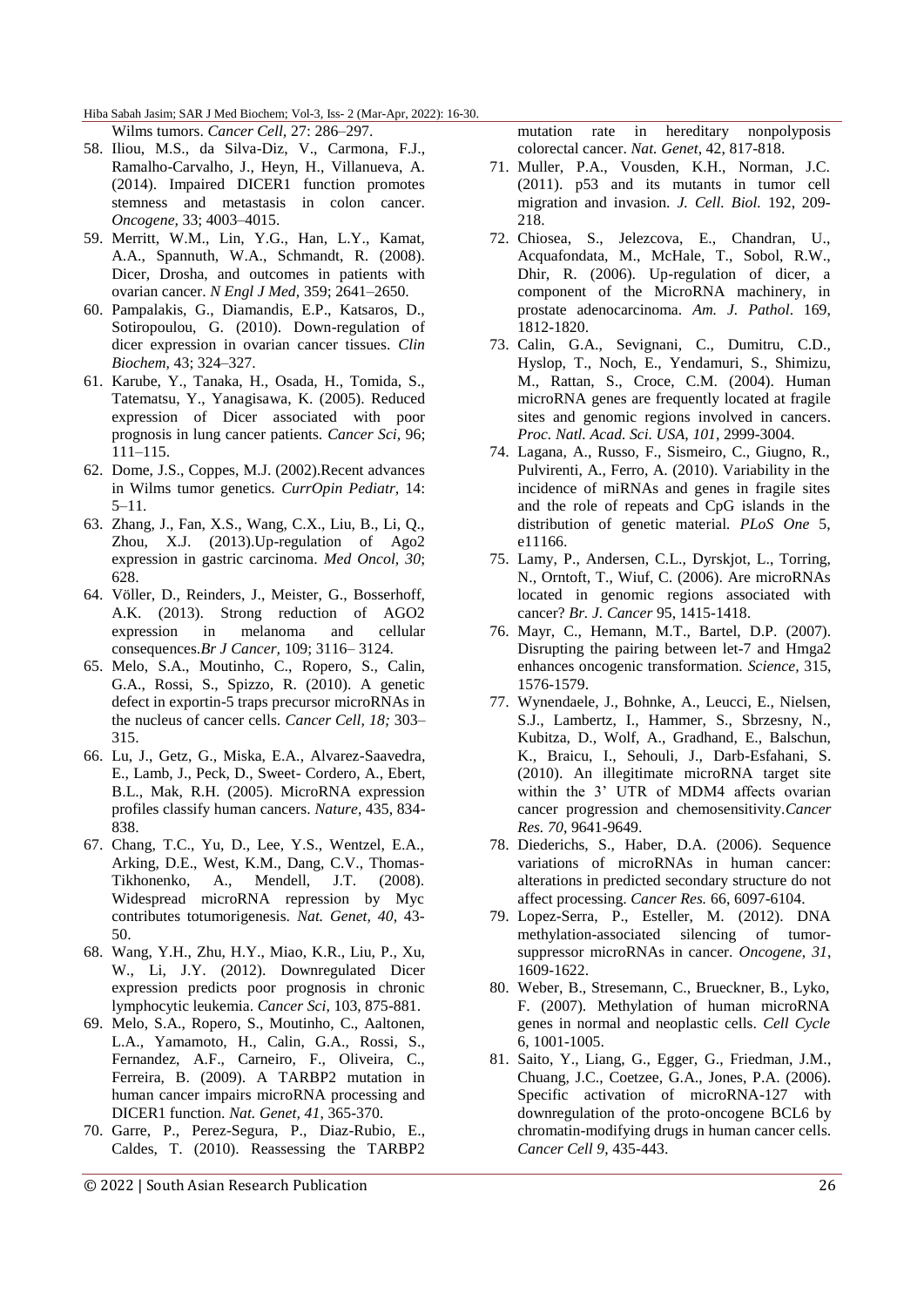- 82. Lehmann, U., Hasemeier, B., Christgen, M., Muller, M., Romermann, D., Langer, F., Kreipe, H., 2008. Epigenetic inactivation of microRNA gene hsa-mir-9-1 in human breast cancer.*J. Pathol*. 214, 17-24.
- 83. Toyota, M., Suzuki, H., Sasaki, Y., Maruyama, R., Imai, K., Shinomura, Y., Tokino, T., 2008. Epigenetic silencing of microRNA-34b/c and Bcell translocation gene 4 is associated with CpG island methylation in colorectal cancer. *Cancer Res.* 68, 4123-4132.
- 84. Lujambio, A., Ropero, S., Ballestar, E., Fraga, M.F., Cerrato, C., Setien, F., Casado, S., Suarez-Gauthier, A., Sanchez-Cespedes,M., Git, A., Spiteri, I., 2007. Genetic unmasking of an epigenetically silenced microRNA in human cancer cells. *Cancer Res*. 67, 1424-1429.
- 85. Brueckner, B., Stresemann, C., Kuner, R., Mund, C., Musch, T., Meister, M., Sultmann, H., Lyko, F., 2007. The human let-7a-3 locus contains an epigenetically regulated microRNA gene with oncogenic function. *Cancer Res.* 67, 1419-1423.
- 86. Fazi, F., Racanicchi, S., Zardo, G., Starnes, L.M., Mancini, M., Travaglini, L., Diverio, D., Ammatuna, E., Cimino, G., Lo-Coco, F. (2007). Epigenetic silencing of themyelopoiesis regulator microRNA-223 by the AML1/ETO oncoprotein. *Cancer Cell, 12*; 457-466.
- 87. Wee, E.J., Peters, K., Nair, S.S., Hulf, T., Stein, S., Wagner, S., Bailey, P., Lee, S.Y., Qu, W.J., Brewster, B., French, J.D., Dobrovic, A. (2012). Mapping the regulatory sequences controlling 93 breast cancer-associated miRNA genes leads to the identification of two functional promoters of the Hsa-mir-200b cluster, methylation of which is associated with metastasis or hormone receptor status in advanced breast cancer. *Oncogene, 31*, 4182-4195.
- 88. Scott, G.K., Mattie, M.D., Berger, C.E., Benz, S.C., Benz, C.C. (2006). Rapid alteration of microRNA levels by histone deacetylase inhibition. *Cancer Res*; *66*, 1277-1281.
- 89. Fabbri, M., Garzon, R., Cimmino, A., Liu, Z., Zanesi, N., Callegari, E., Liu, S., Alder, H., Costinean, S., Chan, K.K., Marcucci, G., Calin, G.A., Huebner, K., Croce, C.M. (2007). MicroRNA-29 family reverts aberrant methylation in lung cancer by targeting DNA methyltransferases 3A and 3B. *Proc. Natl. Acad. Sci. USA* 104, 15805e15810.
- 90. Varambally, S., Cao, Q., Mani, R.S., Shankar, S., Wang, X., Ateeq, B., Laxman, B., Cao, X., Jing, X., Ramnarayanan, K., Brenner, J.C., Yu, J., Kim, J.H., Han, B., Tan, P., Kumar-Sinha, C., Lonigro, R.J., Palanisamy, N. (2008). Genomic loss of microRNA-101 leads to overexpression of histone methyltransferase EZH2 in cancer. *Science* 322, 1695-1699.
- 91. Iliopoulos, D., Lindahl-Allen, M., Polytarchou, C., Hirsch, H.A., Tsichlis, P.N., Struhl, K. (2010). Loss of miR-200 inhibition of Suz12 leads to polycomb-mediated repression required for the formation and maintenance of cancer stem cells. *Mol. Cell*. 39, 761-772.
- 92. Kim, V.N., Han, J., Siomi, M.C. (2009b). Biogenesis of small RNAs in animals.*Nat. Rev.Mol. Cell. Biol*. 10, 126-139.
- 93. Dews, M., Homayouni, A., Yu, D., Murphy, D., Sevignani, C., Wentzel, E., Furth, E.E., Lee, W.M., Enders, G.H., Mendell, J.T., Thomas-Tikhonenko, A. (2006). Augmentation of tumor angiogenesis by a Myc-activated microRNA cluster.*Nat. Genet,* 38, 1060-1065.
- 94. Bui, T.V., Mendell, J.T. (2010). Myc: maestro of microRNAs. *Genes Cancer* 1, 568-575.
- 95. Chang, T.C., Zeitels, L.R., Hwang, H.W., Chivukula, R.R., Wentzel, E.A., Dews, M., Jung, J., Gao, P., Dang, C.V., Beer, M.A. (2009). Lin-28Btransactivation is necessary for Myc-mediated let-7 repressionand proliferation. *Proc. Natl.Acad. Sci. USA* 106, 3384-3389.
- 96. Kim, H.H., Kuwano, Y., Srikantan, S., Lee, E.K., Martindale, J.L., Gorospe, M. (2009a). HuR recruits let-7/RISC to repress c-Myc expression. *Genes Dev, 23*, 1743- 1748.
- 97. Kent, O.A., Chivukula, R.R., Mullendore, M., Wentzel, E.A., Feldmann, G., Lee, K.H., Liu, S., Leach, S.D., Maitra, A., Mendell, J.T. (2010). Repression of the miR- 143/145 cluster by oncogenic Ras initiates a tumor-promoting feedforward pathway. *Genes Dev*, 24, 2754-2759.
- 98. Bracken, C.P., Gregory, P.A., Kolesnikoff, N., Bert, A.G., Wang, J., Shannon, M.F., Goodall, G.J. (2008). A double-negative feedback loop between ZEB1-SIP1 and the microRNA-200 family regulates epithelial-mesenchymal transition. *Cancer Res.* 68, 7846-7854.
- 99. Burk, U., Schubert, J., Wellner, U., Schmalhofer, O., Vincan, E., Spaderna, S., Brabletz, T. (2008). A reciprocal repression between ZEB1 and members of the miR- 200 family promotes EMT and invasion in cancer cells. *EMBO Rep*. 9, 582- 589.
- 100.Chang, T.C., Wentzel, E.A., Kent, O.A., Ramachandran, K., Mullendore, M., Lee, K.H., Feldmann, G., Yamakuchi, M., Ferlito, M., Lowenstein, C.J., 2007. Transactivation of miR-34a by p53 broadly influences gene expression and promotes apoptosis. *Mol. Cell.* 26, 745-752.
- 101.Hermeking, H., 2012. MicroRNAs in the p53 network: micromanagement of tumor suppression. Nat. Rev. *Cancer* 12, 613-626.
- 102.Chang, C.J., Chao, C.H., Xia, W., Yang, J.Y., Xiong, Y., Li, C.W., Yu, W.H., Rehman, S.K., Hsu, J.L., Lee, H.H., Liu, M. (2011). p53 regulates epithelialmesenchymat transition and

© 2022 | South Asian Research Publication 27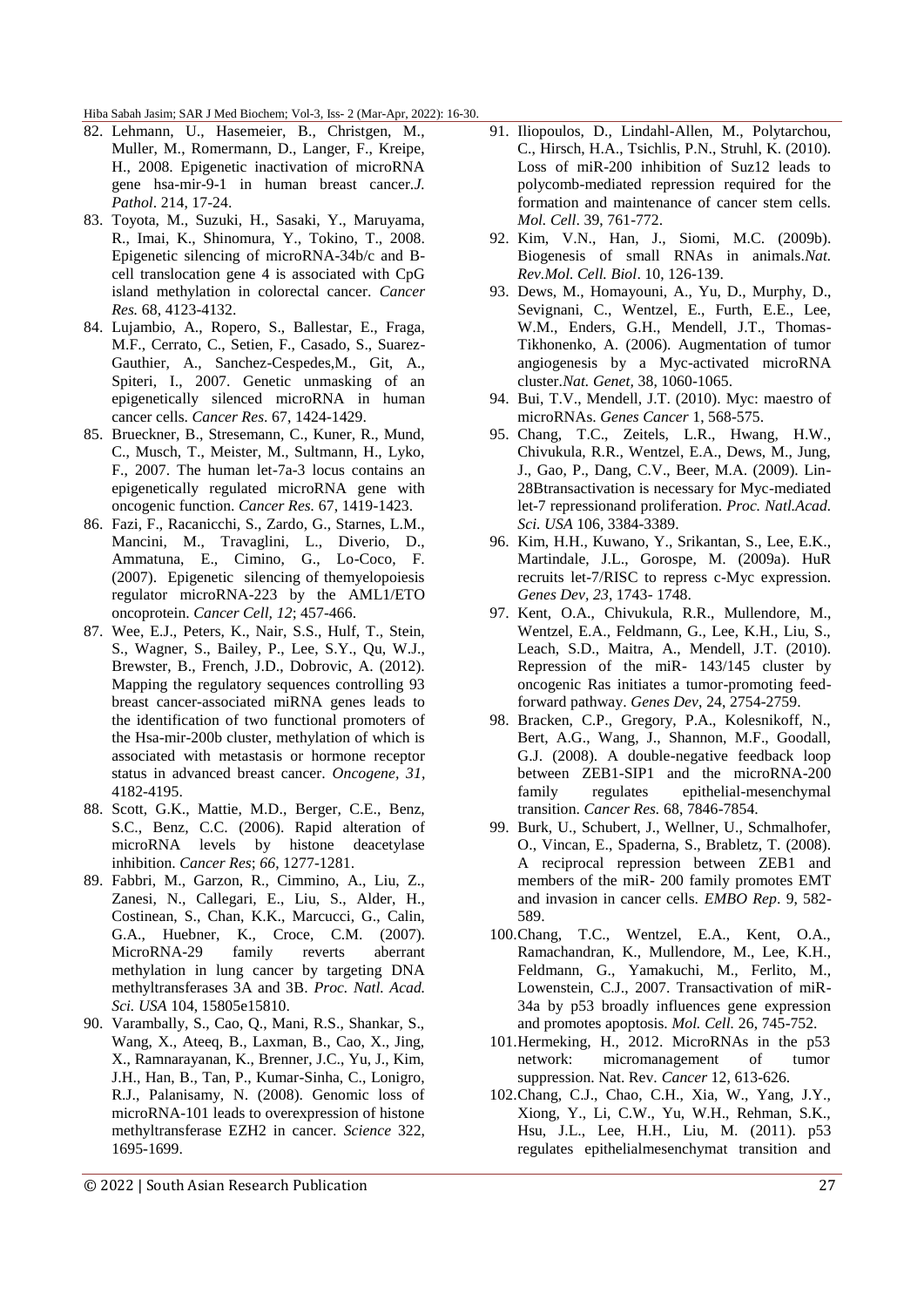stem cell properties through modulating miRNAs. *Nat. Cell. Biol*. 13, 317-323.

- 103.Xiao, J., Lin, H., Luo, X., Wang, Z. (2011). miR-605 joins p53 network to form a p53:miR-605:Mdm2 positive feedback loop in response to stress. *EMBO J*. 30, 524- 532.
- 104.Su, X., Chakravarti, D., Cho, M.S., Liu, L., Gi, Y.J., Lin, Y.L., Wistuba, I., Flores, E.R. (2010). TAp63 suppresses metastasis through coordinate regulation of Dicer and miRNAs. Nature 467, 986-990.
- 105.Muller, P.A., Vousden, K.H., Norman, J.C., 2011.p53 and its mutants in tumor cell migration and invasion*. J. Cell. Biol*. 192, 209-218.
- 106.Antolin, S., Calvo, L., Blanco-Calvo, M., Santiago, M. P., Lorenzo-Patino, M. J., Haz-Conde, M. (2015). Circulating miR-200c and miR-141 and outcomes in patients with breast cancer.*BMC Cancer* 15, 297.doi: 10.1186/ s12885-015-1238-5.
- 107.Zanutto, S., Pizzamiglio, S., Ghilotti, M., Bertan, C., Ravagnani, F., Perrone, F. (2014). Circulating miR-378 in plasma: a reliable, haemolysisindependentbiomarker for colorectal cancer.*Br. J. Cancer* 110 (4), 1001–1007. doi: 10.1038/ bjc.2013.819.
- 108.Zhang, J., Song, Y., Zhang, C., Zhi, X., Fu, H., Ma, Y. (2015b). Circulating MiR- 16-5p and MiR-19b-3p as two novel potential biomarkers to indicate progression of gastric cancer.*Theranostics*5 (7), 733–745. doi: 10.7150/thno.10305.
- 109.Zhao, Y., Song, Y., Yao, L., Song, G., & Teng, C. (2017). Circulating microRNAs: promising biomarkers involved in several cancers and other diseases. *DNA Cell Biol*, *36*(2), 77–94. doi: 10.1089/dna.2016.3426.
- 110.Kawaguchi, T., Komatsu, S., Ichikawa, D., Morimura, R., Tsujiura, M., Konishi, H. (2013). Clinical impact of circulating miR-221 in plasma of patients with pancreatic cancer.*Br. J. Cancer, 108* (2), 361–369. doi: 10.1038/bjc.2012.546.
- 111.Mirzaei, H., Khataminfar, S., Mohammadparast, S., Sales, S. S., Maftouh, M., Mohammadi, M. (2016). Circulating microRNAs as potential diagnostic biomarkers and therapeutic targets in gastric cancer: current status and future perspectives.*Curr. Med. Chem, 23*(36), 4135– 4150. doi:

10.2174/0929867323666160818093854.

- 112.Stuckrath, I., Rack, B., Janni, W., Jager, B., Pantel, K., and Schwarzenbach, H. (2015). Aberrant plasma levels of circulating miR-16, miR-107, miR-130a and miR- 146a are associated with lymph node metastasis and receptor status of breast cancer patients. *Oncotarget, 6*(15), 13387– 13401. doi: 10.18632/ oncotarget.3874.
- 113.Chen, Y., Gao, D. Y., & Huang, L. (2015). In

vivo delivery of miRNAs for cancer therapy: challenges and strategies. *Adv. Drug Deliv. Rev.*  81, 128–141. doi: 10.1016/j.addr.2014.05.009.

- 114.Rosenfeld, N., Aharonov, R., Meiri, E., Rosenwald, S., Spector, Y., Zepeniuk, M. (2008). MicroRNAs accurately identify cancer tissue origin. *Nat. Biotechnol.* 26(4), 462–469. doi: 10.1038/nbt1392.
- 115.Ng, E. K., Li, R., Shin, V. Y., Jin, H. C., Leung, C. P., Ma, E. S. (2013). Circulating microRNAs as specific biomarkers for breast cancer detection. *PLoS One*8 (1), e53141. doi: 10.1371/journal.pone.0053141.
- 116.Olivieri, F., Capri, M., Bonafè, M., Morsiani, C., Jung, H. J., Spazzafumo, L. (2016). Circulating miRNAs and miRNA shuttles as biomarkers: perspective trajectories of healthy and unhealthy aging. *Mech. Ageing Dev.* 165 (Pt B), 162– 170.doi: 10.1016/j.mad.2016.12.004.
- 117.Cortez, M. A., Buesoramos, C., Ferdin, J., Lopezberestein, G., Sood, A. K., & Calin, G. A. (2011). MicroRNAs in body fluids—the mix of hormones and biomarkers.*Nat. Rev. Clin. Oncol, 8*(8), 467–477. doi: 10.1038/nrclinonc, 76.
- 118.Nam, E. J., Yoon, H., Sang, W. K., Kim, H., Kim, Y. T., Kim, J. H. (2008). MicroRNA expression profiles in serous ovarian carcinoma. *Clin. Cancer Res, 14*(9), 2690–2695. doi: 10.1158/1078-0432.CCR-07-1731.
- 119.Chin, L. J., Ratner, E., Leng, S., Zhai, R., Nallur, S., Babar, I. (2008). A SNP in a let-7 microRNA complementary site in the KRAS 3 'untranslated region increases non-small cell lung cancer risk. *Cancer Res, 68*(20), 8535–8540. doi: 10.1158/0008-5472.CAN-08-2129.
- 120.Kaduthanam, S., Gade, S., Meister, M., Brase, J. C., Johannes, M., Dienemann, H. (2013). Serum miR-142-3p is associated with early relapse in operable lung adenocarcinoma patients. *Lung Cancer, 80*(2), 223–227. doi: 10.1016/j. lungcan.2013.01.013.
- 121.Sun, Y., Wang, M., Lin, G., Sun, S., Li, X., Qi, J. (2012). Serum microRNA-155 as a potential biomarker to track disease in breast cancer. *PLoS One, 7*(10), e47003. doi: 10.1371/journal.pone.0047003.
- 122.Gonzales, J. C., Fink, L. M., Goodman, O. B., Jr., Symanowski, J. T., Vogelzang, N. J., & Ward, D. C. (2011). Comparison of circulating MicroRNA 141 to circulating tumor cells, lactate dehydrogenase, and prostate-specific antigen for determining treatment response in patients with metastatic prostate cancer. *Clin.Genitourin. Cancer, 9*(1), 39–45. doi: 10.1016/j.clgc.2011.05.008
- 123.Hansen, T. F., Carlsen, A. L., Heegaard, N. H., Sørensen, F. B., & Jakobsen, A. (2015). Changes in circulating microRNA-126 during treatment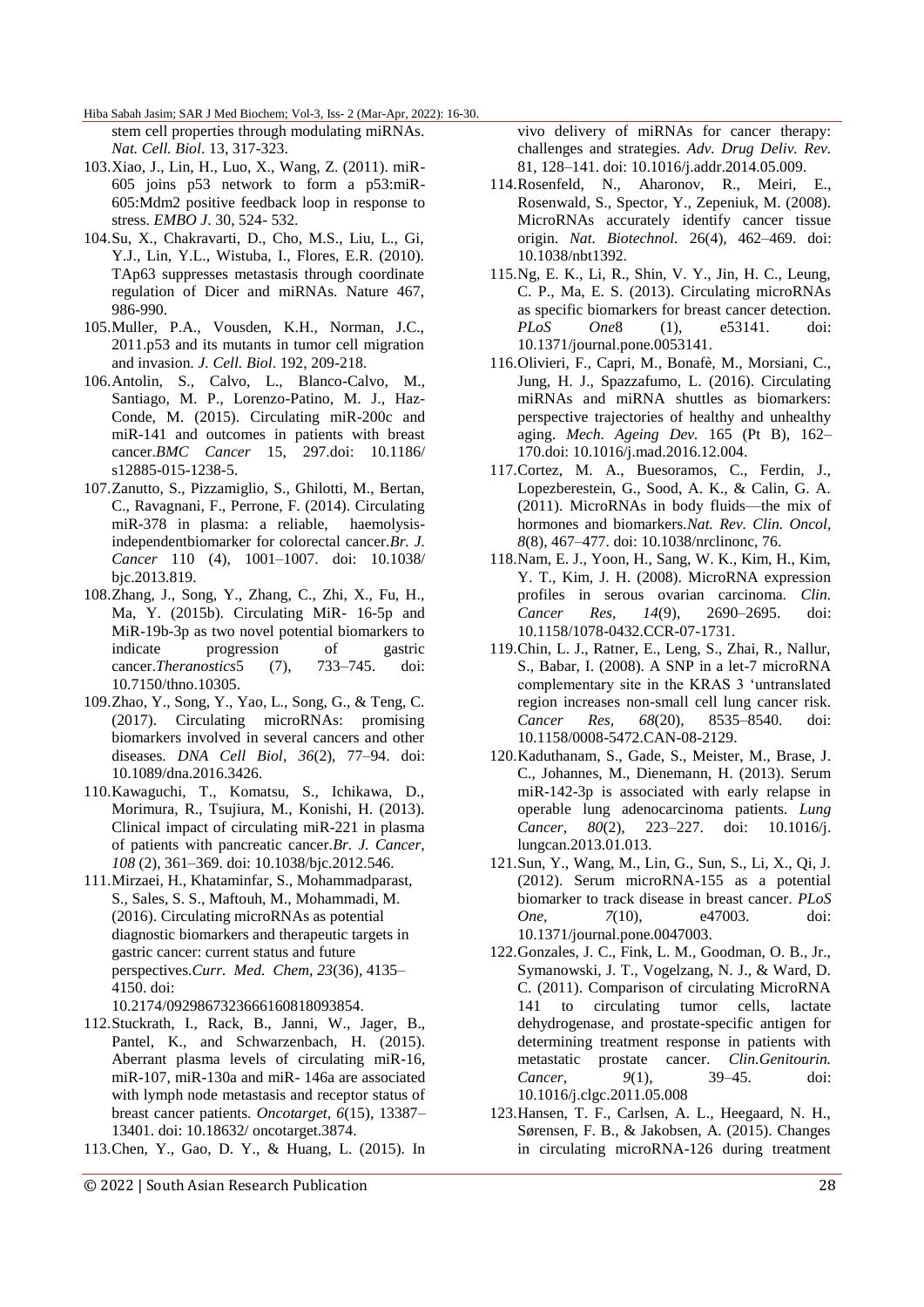with chemotherapy and bevacizumab predicts treatment response in patients with metastatic colorectal cancer. *Br. J. Cancer, 112*(4), 624–629. doi: 10.1038/ bjc.2014.652.

- 124.Wu, X., Somlo, G., Yu, Y., Palomares, M. R., Li, A. X., Zhou, W. (2012). De novo sequencing of circulating miRNAs identifies novel markers predicting clinical outcome of locally advanced breast cancer. *J. Transl. Med. 10*(1), 42.doi: 10.1186/1479-5876-10-42
- 125.Bryant, R. J., Pawlowski, T., Catto, J. W., Marsden, G., Vessella, R. L., Rhees, B. (2012). Changes in circulating microRNA levels associated with prostate cancer. *Br. J. Cancer, 106*(4), 768–774. doi: 10.1038/bjc.2011.595.
- 126.Valladares-Ayerbes, M., Reboredo, M., Medina-Villaamil, V., Iglesias-Diaz, P., Lorenzo-Patino, M. J., Haz, M. (2012). Circulating miR-200c as a diagnostic and prognostic biomarker for gastric cancer.*J. Transl. Med.* 10, 186.doi: 10.1186/1479- 5876-10-186.
- 127.Chen, W., Cai, F., Zhang, B., Barekati, Z., & Zhong, X. Y. (2013). The level of circulating miRNA-10b and miRNA-373 in detecting lymph node metastasis of breast cancer: potential biomarkers. *Tumor Biol, 34*(1), 455–462. doi: 10.1007/ s13277-012- 0570-5.
- 128.Summerer, I., Niyazi, M., Unger, K., Pitea, A., Zangen, V., Hess, J. (2013). Changes in circulating microRNAs after radiochemotherapy in head and neck cancer patients. *Radiat. Oncol, 8*(1), 296.doi: 10.1186/1748-717X-8-296.
- 129.Hu, Z., Chen, X., Zhao, Y., Tian, T., Jin, G., Shu, Y. (2010). Serum microRNA signatures identified in a genome-wide serum microRNA expression profiling predict survival of non-small-cell lung cancer. *J. Clin. Oncol, 28*(10), 1721– 1726.doi: 10.1200/JCO.2009.24.9342.
- 130.Franchina, T., Amodeo, V., Bronte, G., Savio, G., Ricciardi, G. R., Picciotto, M., (2014). Circulating miR-22, miR-24 and miR-34a as novel predictive biomarkers to pemetrexed-based chemotherapy in advanced non-small cell lung cancer.*J. Cell Physiol, 229*(1), 97–99. doi: 10.1002/jcp.24422.
- 131.Lawrie, C. H., Gal, S., Dunlop, H. M., Pushkaran, B., Liggins, A. P., Pulford, K. (2008). Detection of elevated levels of tumour-associated microRNAs in serum of patients with diffuse large B-cell lymphoma.*Br. J. Haematol. 141*(5), 672–675. doi: 10.1111/j.1365-2141.2008.07077.
- 132.Jacob, N. K., Cooley, J. V., Yee, T. N., Jacob, J., Alder, H., Wickramasinghe, P. (2013). Identification of sensitive serum microRNA biomarkers for radiation biodosimetry.*PLoS One, 8*(2), e57603. doi: 10.1371/journal.pone.0057603.
- 133.Olson, P., Lu, J., Zhang, H., Shai, A., Chun, M.G., Wang, Y., Libutti, S.K., Nakakura, E.K., Golub, T.R., Hanahan, D. (2009). MicroRNA

dynamics in the stages of tumorigenesis correlate with hallmark capabilities of cancer. Genes Dev. 23, 2152- 2165.

- 134.Kong, Y.W., Ferland-McCollough, D., Jackson, T.J., Bushell, M. (2012). MicroRNAs in cancer management. Lancet Oncol.13, e249-258.
- 135.Ferracin, M., Pedriali, M., Veronese, A., Zagatti, B., Gafa, R., Magri, E., Lunardi, M., Munerato, G., Querzoli, G., Maestri, I., Ulazzi, L., Nenci, I., Croce, C.M., Lanza, G., Querzoli P., Negrini, M. (2011). MicroRNA profiling for the identification of cancers with unknown primary tissue-of-origin. *J. Pathol*, 225, 43-53.
- 136.Hanke, M., Hoefig, K., Merz, H., Feller, A.C., Kausch, I., Jocham, D., Warnecke, J.M., Sczakiel, G. (2010). A robust methodology to study urine microRNA as tumor marker: microRNA-126 and microRNA-182 are related to urinary bladder cancer. Urol. Oncol. 28, 655-661.
- 137.Cortez, M.A., Welsh, J.W., Calin, G.A. (2012). Circulating microRNAs as noninvasive biomarkers in breast cancer.Recent Results in Cancer Research.Fortschritte der Krebsforschung. Progresdans les recherchessur le cancer, 195, 151- 161.
- 138.Lanford, R.E., Hildebrandt-Eriksen, E.S., Petri, A., Persson, R., Lindow, M., Munk, M.E., Kauppinen, S., Orum, H. (2010). Therapeutic silencing of microRNA-122 in primates with chronic hepatitis C virus infection. Science, 327, 198-201.
- 139.Ma, L., Teruya-Feldstein, J., Weinberg, R.A. (2007). Tumor invasion and metastasis initiated by microRNA-10b in breast cancer. Nature 449, 682-688.
- 140.Ma, L., Reinhardt, F., Pan, E., Soutschek, J., Bhat, B., Marcusson, E.G., Teruya-Feldstein, J., Bell, G.W., Weinberg, R.A. (2010). Therapeutic silencing of miR- 10b inhibits metastasis in a mouse mammary tumor model. Nat. Biotech, *28*, 341- 347.
- 141.Park, J.K., Kogure, T., Nuovo, G.J., Jiang, J., He, L., Kim, J.H., Phelps, M.A., Papenfuss, T.L., Croce, C.M., Patel, T., Schmittgen, T.D. (2011). miR-221 silencing blocks hepatocellular carcinoma and promotes survival. Cancer Res, *71*, 7608-7616.
- 142.Swarbrick, A., Woods, S.L., Shaw, A., Balakrishnan, A., Phua, Y. Nguyen, A., Chanthery, Y., Lim, L., Ashton, L.J., Judson, R.L., Huskey, N., Blelloch, R., Haber, M., Norris, M.D., Lengyel, P., Hackett, C.S. (2010). miR-380-5p represses p53 to control cellular survival and is associated with poor outcome in MYCNamplified neuroblastoma. *Nat. Med*, *16*, 1134- 1140.
- 143.Wurdinger, T., Tannous, B.A., Saydam, O., Skog, J., Grau, S., Soutschek, J., Weissleder, R.,

© 2022 | South Asian Research Publication 29